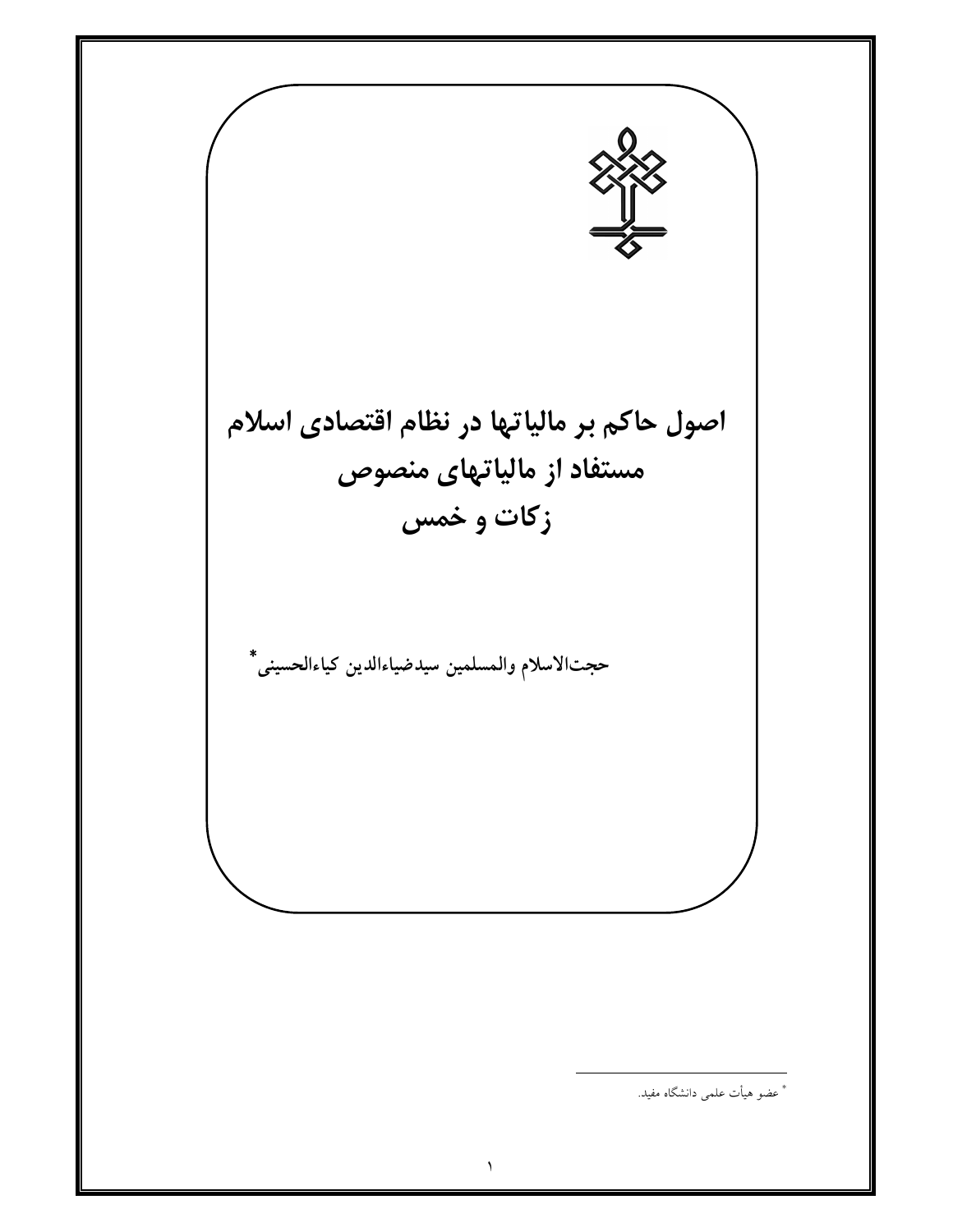چکیده

بی تردید مالیات یکی از ملاکهای سنجش کارآمدی یا ناکارآمدی نظامهای اقتصادی است چرا که در صورت کارآمدی هم خزانه دولت برای انجام وظایف محوله با مشکل مواجه نخواهد بود و هم مردم از خدمات و کالاهای عمومی بهره مند خواهند شد. از طرف دیگر دولتها میتوانند توسط آن هم بخش خصوصی اقتصاد را هدایت نمایند و هم از آن به عنوان یک ابزار توزیع مجدد درآمد برای تحقق عدالت استفاده نمايند.

نوشتار حاضر در صدد است تا با مراجعه به منابع اسلامی– قرآن، سنّت و احکام– و بررسی دو منبع مالیاتی منصوص در فقه یعنی زکات و خمس اصول مالیاتی حاکم بر آنها را استخراج نمایید تا از این طریق هم بتوان به طرّاحی نظام مالیاتی اسلام نایل شد و هم بتوان این اصول استخراج شده را دستور العملی برای نظام مالی دولتها بالاخص دولتهای اسلامی- قرار داد. **کلید واژه:** زکات، خمس، نرخ مالیاتی، اصول مالیاتی.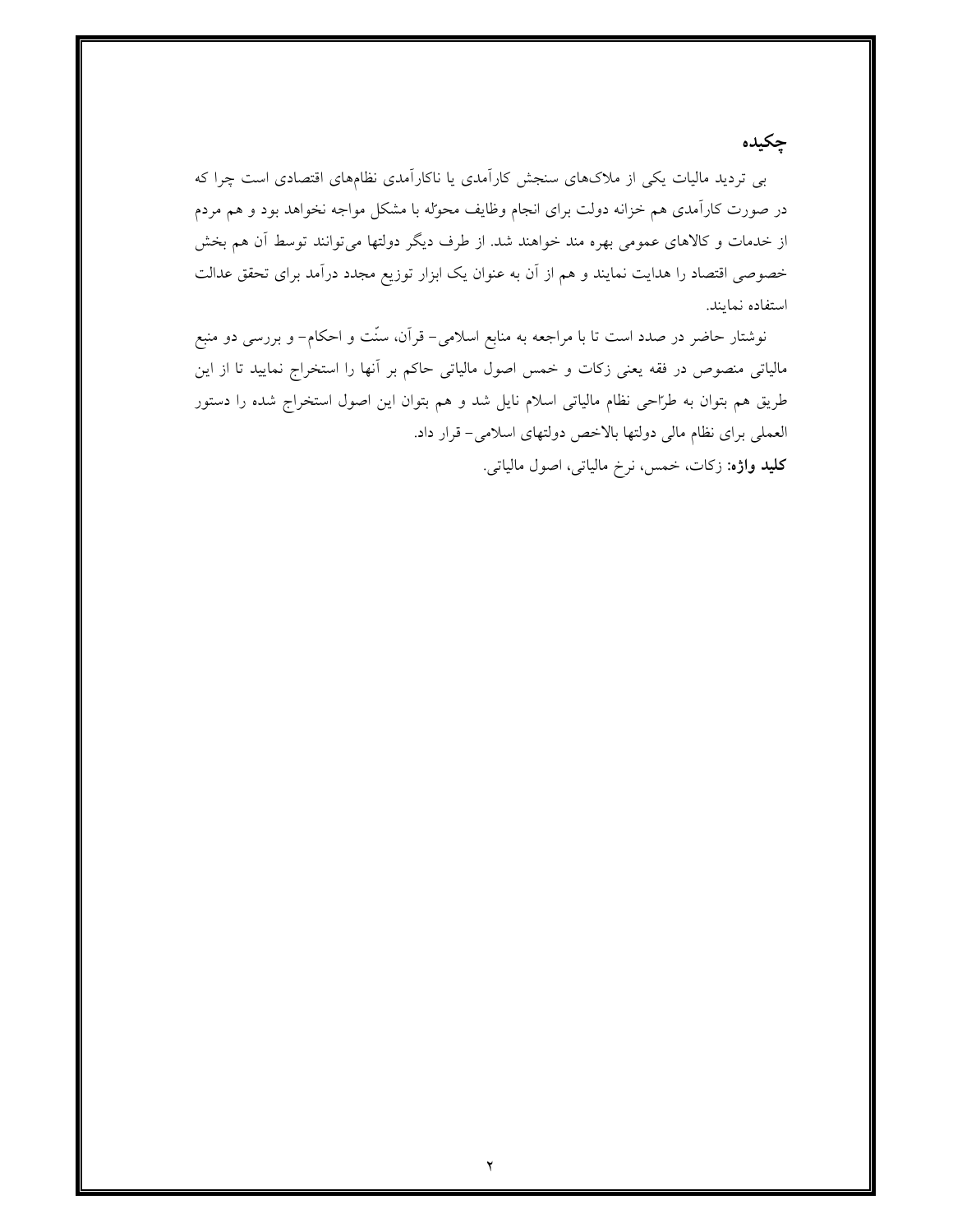۱. مقدمه

بررسی تاریخ بشر نشان میدهد که تشکیل دولتها با مالیات به عنوان یکی از مهمترین ابزارهای کسب درآمد آنها همراه بوده است. کارآمدی نظام مالیاتی همیشه نشان دهنده ثبات حکومتها و در نقطه مقابل یکی از مشخصههای نظامهای ظالم و غیر بشری، نظام مالیاتی ظالمانه بوده به نحوی که در پارهای از مقاطع سبب اضمحلال حکومتها گردیده است.

تاریخ اسلام نشان میدهد که از زمان پیامبر اکرم (ص) و حضرت امیر (ع) و دیگر خلفاء که بیتالمال تأسیس شده عدهای به عنوان دیوان مسئول ثبت و ضبط بیتالمال بودند و عمدتاً یکی از منابع درآمدی دولتهای صدر اسلام مالیات بوده است. یکی از وظایف مالی که خداوند بر انسانها جعل کرده، زکات و خمس است که به نصٌ قرآن کریم جزء واجبات میباشد و در آیات متعدد قرآن کریم زکات به همراه نماز مورد تأکید قرار گرفته است. از آنجا که این دو موضوع از واجبات اسلام و کلیه نحلههای فقهی و فرق اسلامی است و در هر شرایطی کاربرد دارد میتواند حاوی پیامهای مناسبی برای نظامهای مالی، بالاخص نظامات مالی در کشورهای اسلامی باشد. لذا مقاله حاضر در صدد است تا با بهره گیری از منابع اسلامی و طرح فشردهای از احکام فقهی مربوطه، اصولی که بر مالیاتهای منصوص حاکم است را استخراج نماید. امید است با قدمهای تکمیلی دیگر در این وادی، بتوان نظام کامل مالیاتی که مبتنی بر آموزههای دینی است برای جوامع اسلامی پیشنهاد و ارائه شود.

نوشتار حاضر متشکل از پنج بخش میباشد. بخش دوم به طور مختصر به معنای لغوی زکات پرداخته و مروری اجمالی به آیات قرآنی مشتمل بر آن دارد. در بخش سوم به شرایط وجوب خمس و زکات میپردازد و همچنین احکام مربوطه و اموال مورد تعلق آنها در مذاهب مختلف بیان میگردد. اموال مورد تعلق زکات به چهار بخش عمده، نقدین، محصولات زراعی، احشام و دیگر اموال تقسیم میگردد. بعد از طرح شرایط اختصاصی تعلق زکات بر هر یک از اقسام چهارگانه نتایج حاصل از آنها استخراج می گردد و بعضی نتایج در قالب مدلهای ریاضی برای وصول به نرخ مالیاتی ارائه میشود. در ادامه این بخش احکام و موارد تعلّق خمس مطرح میشود که به علت محدودیتهای طرح شده در مقاله تنها خمس ارباح مکاسب مفصّلتر ارائه میگردد. از آنجا که خمس ارباح مکاسب شبیه به مالیات بر ارزش افزوده است می توان نتایج بیشتری را از آن استخراج کرد.

بخش چهارم مقاله به مصارف این دو واجب مالی اختصاص دارد و میتوان در مصرف مالیاتها و هدایت آن مورد نظر باشد. به نحوی که میتوان گفت اسلام با این دو واجب نظام تأمین اجتماعی خودکاری را تأسیس کرده که حتی اگر دولتی مرکزی مبتنی بر احکام اسلام وجود نداشته باشد، برای تمامی زمانها از کارآئی بالا برخوردار است. و در نهایت بخش پنجم به نتیجه گیری و استخراج اصول حاکم بر مالیاتهای نصوص و همچنین ارائه پیشنهادات میپردازد.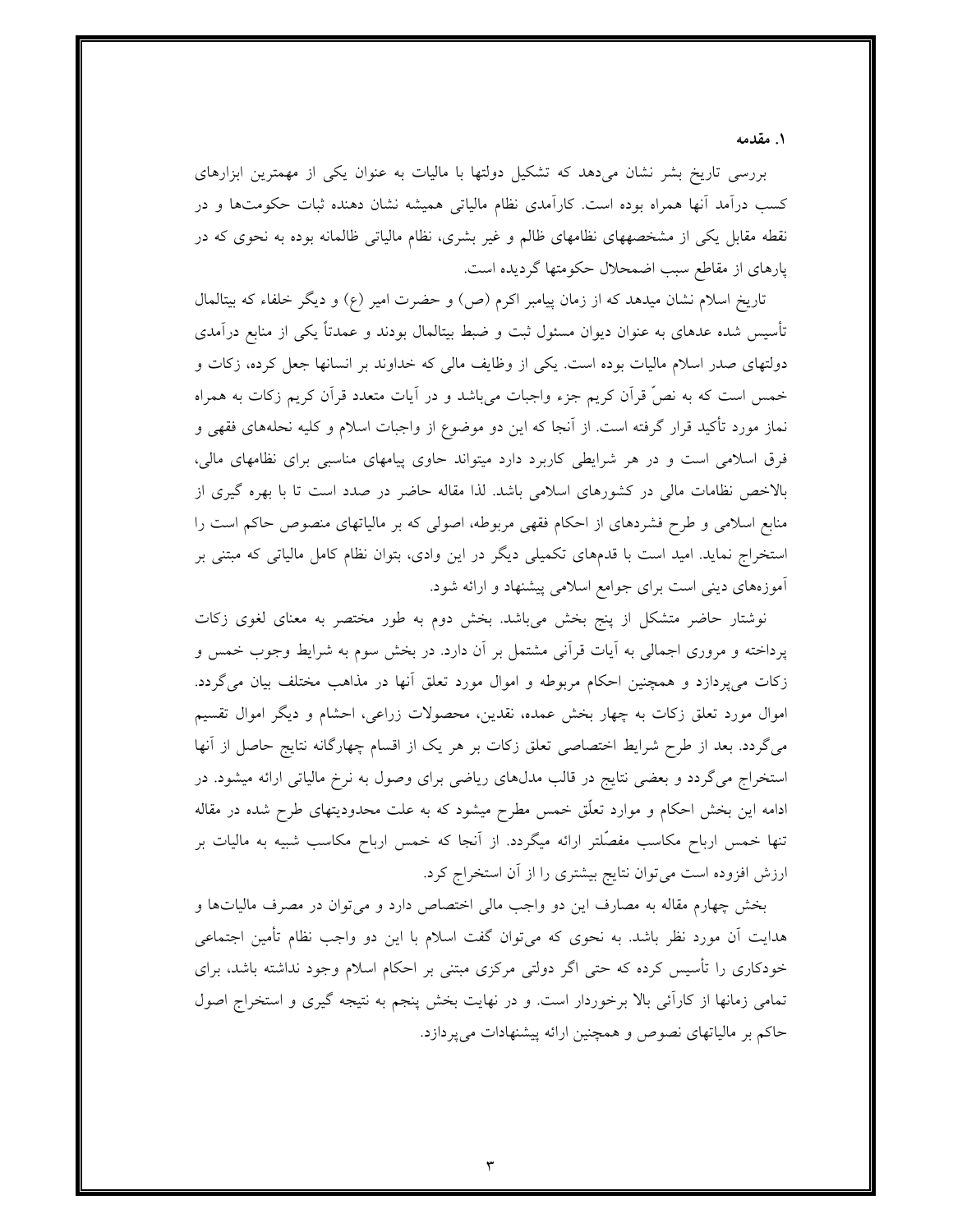۲. زکات در لغت و قرآن

لفظ زکات یا مصدر فعل ( زکی – یزکی) به معنی رشد و نمو در مال و ایجاد کرامت و بزرگی برای نفس اّدمی و یا مصدر فعل (زکا–یزکو) به معنی پاکی است زیرا شخص با پرداخت زکات، هم مالش را پاک نموده و هم نفس خود را از ناپاکی و بخل تطهیر میکند. در هر دو حالت به صورت اسم مصدر به معنی پاکی و افزایش و به صورت اسم یعنی مالی که سبب طهارت و نمو روح و مال میگردد نیز وارد شده است<sup>(۱)</sup>(الجوهري، ۱٤۰۷ق، ص ۲۳٦۸ و الطريحي، ۱۹۸۵، ج۱، ص۲۰۵)

مشتقات ماده (ز ک و) و (ز ک ی) ٥٩ بار در قرآن استعمال شده است. از این تعداد ٢٨ مورد آن كلمه (الزكاة) مي باشد كه در ٢٦ مورد، با كلمه (الصلوة) همراه است. ٢٠ مورد اين آيات مدنى بوده [بقره آيات ٤٣، ٨٣، ١١٠، ١٧٧ و ٢٧٧. نساء آيات ٧٧ و ١٦٢. مائده آيات ١٢ و ٥٥. توبه آيات ٥، ١١، ١٨ و ٧١. حج آيات ٤١ و ٧٨. نور آيات ٣٧ و ٥٦. احزاب آيه ٣٣. مؤمنون آيه ٤ و بيّنه آيه ٥] و ٦ آيه باقي مانده مكَّى مي باشند. [مريم آيات ٣١ و ٥٥. انبياء آيه ٧٣. نمل آيه ٣. لقمان آيه ٤ و مزَّمل آيه ٢٠] و تنها در دو مورد كلمه (الزكاة) بدون (الصلوة) ذكر شده است كه عبارتند از: [اعراف آيه ١٥٦ و فصَّلت آيه ٧] كه هر دو آيه مكَّى مي باشند يعني آيه مدني كه در آن كلمه (الزكاة) بدون (الصلوة) استعمال شده باشد، وجود ندارد. البته در قرأن كلمات ديگرى نيز به معنى زكات مورد استعمال قرار گرفته است. كلماتى مثل صدقه، انفاق و قرض الحسنه از این قبیل میباشند به نحوی که آیه ۱۰۳ سوره توبه که آیه وجوب زكات و آيه ٦٠ اين سوره كه اقسام مصارف زكات را بر ميشمارد از زكات مصطلح فقهي با لفظ (صدقه) نام می بر د.

تنها آيه ٤١ سوره انفال در قرآن به احكام خمس پرداخته است.

بررسی تفسیری أیات مربوطه نشان میدهد که زکات در قرأن، هر گونه پرداخت تقربی است که بندگان برای تقرب به خدا و تطهیر جان و مال خود میپردازند. از آنجا که هدف این نوشتار استخراج اصول حاکم بر مالیاتهای منصوص میباشد لذا در ادامه، بحث را به زکات و خمس اختصاص میدهیم.

١-٢. شرايط وجوب زكات اموال

شرايط أن به نظر فقها شيعه (الطباطبائي، ١٣٩٧ق، ص ٣٨٦ و الخميني، ١٣٩٠، ج١، ص٣– ٣١٢) به شرح زير است:

| ب) عقل   | الف) بلوغ         |
|----------|-------------------|
| د) ملكيت | ج) حريّت          |
| و) نصاب  | ه( تمكن از تصُّرف |

١. براي مطالعه بيشتر مراجعه شود به المنجد في اللغة و الاعلام، چاپ بيستم، ص ٣٠٣، و كياءالحسيني، سيد ضياء الدين، زكات در قرآن و برآورد تابع آن در ایران، پایان نامه کارشناسی ارشد، ۱۳۷۷، ص ۲۰ –۵.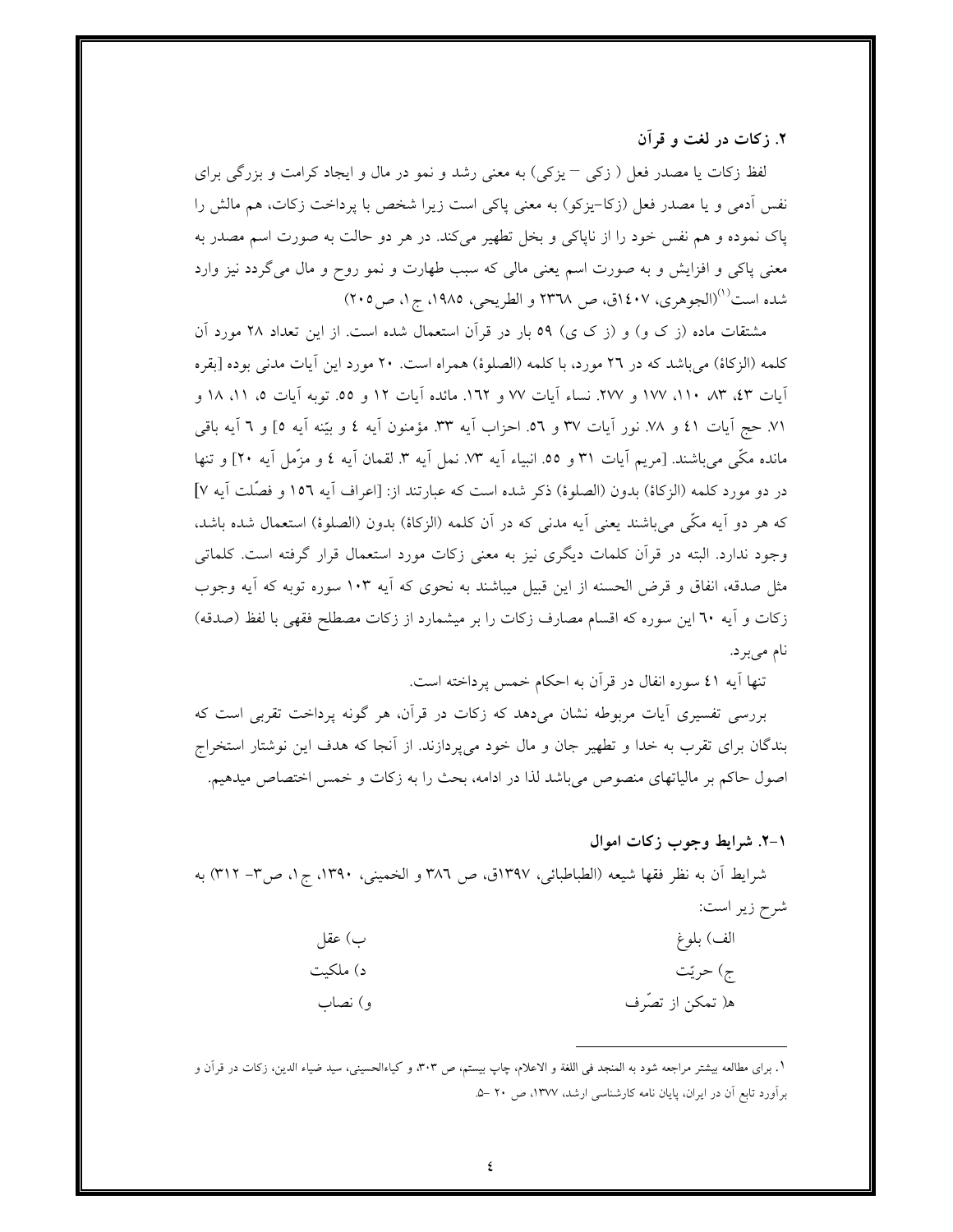۲-۲. اموالی که بر آنها زکات مال تعلق می گیرد

یکی از غوامض فقه اموال مورد تعلق زکات است که از دیر زمان محلّ بحث و نظر بین فقها شیعه و سنّی بوده است. آیات قرآن عمدتاً بر ضرورت پرداخت آن تأکید دارد و آیاتی مثل آیه ۱۰۳ سوره توبه متعلق زكات را «اموال» قرار داده است.

روایات در این باب متفاوت بوده به نحوی که تصریح بر همه موارد ندارد و اگر تصریحی در بعضی روایات وجود داشته باشد در مقابل آن روایت متضاد نیز وجود دارد. از آنجا که فقها برای جمع بین روایات مبانی متفاوتی دارند، این امر سبب تشتت آراء آنها در این مسأله گردیده است.

محقق حلَّى در كتاب شرايع الاسلام ( ١٣٤٧ش، ص١٤٢) مىفرمايند:

تجب الزكاة في الانعام: الابل و البقر و الغنم و في الذهب و الفضَّهْ و الغلات الاربعهٔ الحنطهٔ و الشعير و التمر و الزبيب و لا تجب في ما عدا ذلك.

صاحب جواهر(١٣٦٥ش، ج١٥، ص ٦٩-٦٥) در توضيح كلام ايشان مىفرمايند:

این موارد نه گانه چیزی است که هیچ یک از فرق اسلامی در آن اختلاف ندارند بلکه اختلاف در زائد بر این ۹ مورد است. نصوصی که برای تعلق زکات بر این ۹ مورد وارد شده متواتر میباشد.

ولی در نزد فقها اهل سنت زكات بر اموال دیگری نیز تعلق میگیرد. در كتاب الفقه علی المذاهب الاربعةْ(الجزيري، ١٤٠٦، ق، ج١، ص٥٩٦) آمده است:

الانواع التي تجب فيها الزكاة خمسة اشياء. الاول: النعم وهي الابل والبقر والغنم... و لا زكاة في غير ما بيّناه من الحيوان فلا زكوة في الخيل و البغال و الحمير والفهد والكلب و نحوها الأ اذا كانت للتجارة. الثاني: الذهب و الفضَّهْ و لو غير مضروبين. الثالث: عروض التجارة. الرابع: المعدن والركاز. والخامس: الزرع و الثمار. و لازكاهٔ فیما عدا هذه الانواع الخمسهٔ.

با ذکر این مقدار مختصر از فتاوای فقهاء، پی به اختلاف نظر آنها در اموال مورد تعلق زکات برده و در ضمن متوجه تعمیم حکم در نزد فقها اهل سنت نسبت به فقها شیعه میشویم. مثلاً آنها درباره نقدین (طلا و نقره) می گویند بر مطلق طلا و نقره زکات تعلق میگیرد. اوراق مالیه چه به صورت پول نقد رایج و یا هر عنوان دیگر را موضوع زکات واجب میدانند و در مال التجاره و معادن نیز قائل به وجوب زکات میباشند. هر چند فقها شیعه در مورد پول نقد و رایج – در قالب ارباح مکاسب – و معدن قائل به خمس بوده و با تفصیلی در مورد مالالتجاره آن را مشمول خمس میدانند. ما در بحث خمس به تفصیل به موارد بالا میپردازیم. در مورد غلات نیز بعضی از آنها قائل به وجوب زکات بر تمام غلات می باشند(القرضاوی۱۹۹۱، ج۱، ص۱۰–۳٤۱). با ذکر این مطالب روشن می شود که اموال مورد تعلق زكات مورد اختلاف فقها مذاهب اسلامي است. ما أنها را به چهار دسته كلي تقسيم ميكنيم و در هريك از أنها شرایط اختصاصی مربوط به آن، میزان زکات و مختصری از اقوال فقها را ذکر نموده و سپس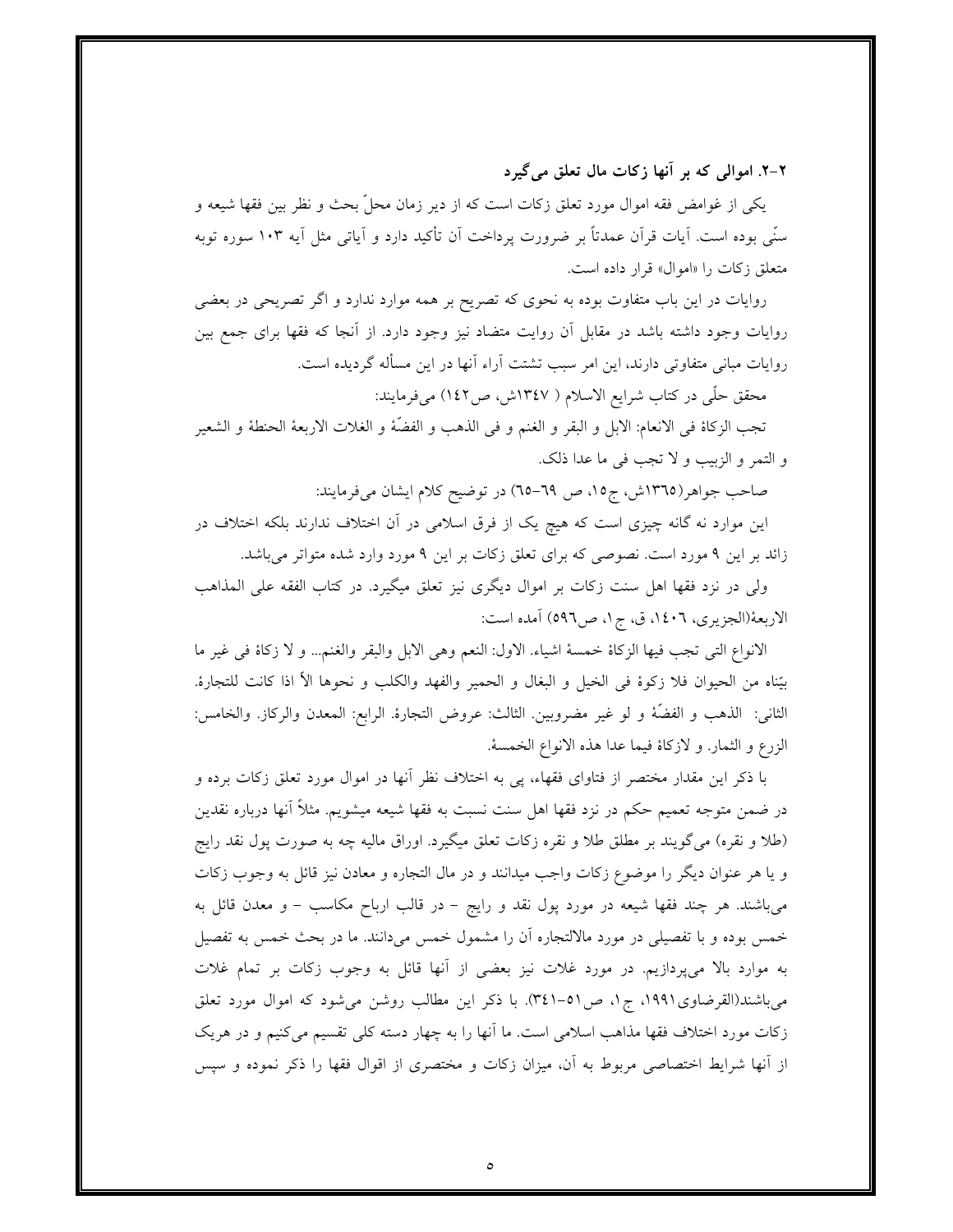| نتایج به دست آمده از هر کدام را که عمدتاً همان اصول مالیاتی نظام اقتصادی اسلام است را ارائ |                       |
|--------------------------------------------------------------------------------------------|-----------------------|
|                                                                                            | مىكنيم.               |
|                                                                                            | این موارد عبارتند از: |
| ۲) محصولات زراعي                                                                           | ۱) نقدين              |
| ٤) ديگر اموال                                                                              | ۳) انعام              |

٠١-٢-٢. نقدين

علاوه بر شرایط عمومی، شرایط اختصاصی وجوب زکات نقدین به شرح زیر میباشد: الف) نصاب: که حداقل آن ۲۰ دینار<sup>(۱)</sup> یا ۲۰۰ درهم است. در این صورت یک چهلم ارزش آنها به عنوان زکات واجب میگردد. برای مقادیر بیشتر از آن به ازاء هر ٤ دینار یا ٤٠ درهم، یک چهلم مقدار مازاد به میزان زکات افزوده می شود. اگر از این مقدار – ٤ دینار یا ٤٠ درهم– کمتر باشد بر مقدار زائد زكاتي تعلق نمي گيرد.

ب) مسکوک بودن: که نظر فقها شیعه است ولی فقها اهل سنّت قائل به تعمیم وجوب زکات بر انواع طلا و نقره و اوراق مالي ميباشند.( الجزيري، ١٤٠٦ ق، ج١، ص٢٠٥)

ج) گذشت سال نتایجی که از زکات نقدین به دست می آید، به شرح زیر می باشد: ۱) با در نظر گرفتن تعلق زكات بر نقدين و قيد گذشت سال، و تكرار تعلق زكات براي سالهاي بعد<sup>(۲)</sup> میٍتوان گفت زکات نقدین، زکات بر کنز و ثروتی است که در چرخه اقتصادی قرار نگیرد. ۲) زكات بر نقدين را مي توان با نماد رياضي نشان داد(صدر، ۱۳۷۰، ص ۹۰):  $Z_{\gamma} = \frac{1}{\epsilon}(\tau + \epsilon K)$ آنگاه  $\zeta \cdot +\xi K \leq y < \zeta \cdot +\xi(k+\zeta)$  $K = \Omega X_{\rm t}$ 

رابطه ۱ در اینجا Z, نشان دهنده میزان زکات دینار و y میزان دینار مورد تملک فرد میباشد.  $Z_{\gamma} = \frac{1}{2}(\gamma \cdot + \xi \cdot K)$  آنگاه  $\gamma \cdot + \xi \cdot K \leq x < \gamma \cdot + \xi \cdot (k + \gamma)$  $K = \Delta x \Delta x$ 

رابطه ٢

۱. یک دینار برابر یا یک مثقال شرعی بوده که آن برابر با سه چهارم مثقال صیرفی است.

٢. يعني اگر سال بر نقدين بگذرد، مجدداً زكات بر آن تعلق ميگيرد. برخلاف خمس كه فقط يك بار تعلق ميگيرد.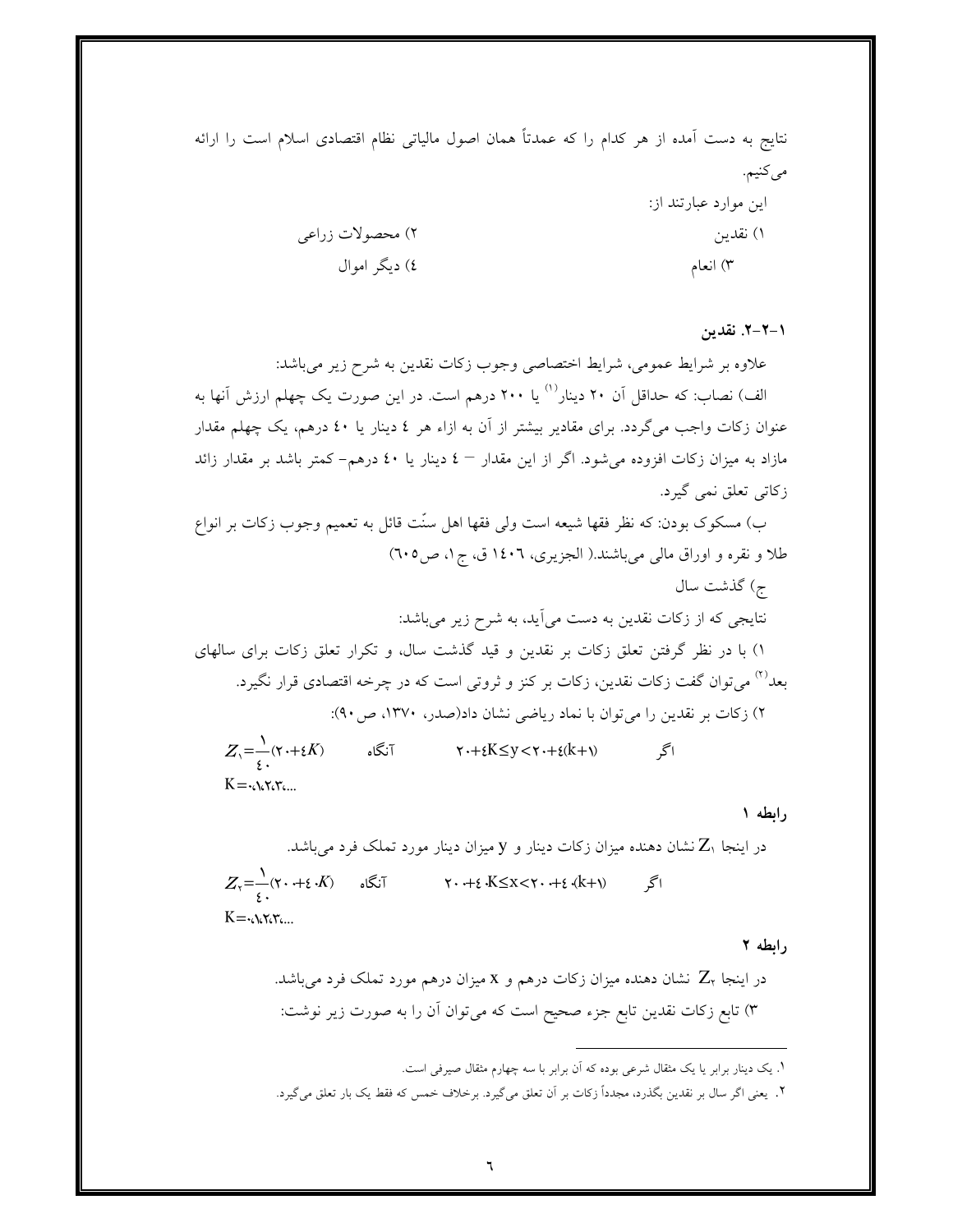| $Z_{\gamma} = \frac{1}{\gamma} \left[ \frac{y}{\xi} \right]$ | آنگاه | $y \ge \gamma$ .                     |       | $(\tau)$ | رابطه    |
|--------------------------------------------------------------|-------|--------------------------------------|-------|----------|----------|
| $Z_{\gamma}=[\frac{X}{\zeta}]$                               | آنگاه | $X \geq \mathbf{Y} \cdot \mathbf{A}$ | اصححر |          | رابطه(٤) |

#### ٣-٢- ٢. محصولات زراعي

یکی از موارد کلی تعلق زکات، محصولات زراعی است. عمده بحث در تعداد محصولاتی است کهزکات بر آنها واجب میگردد. آراء فقها –چه شیعه و چه سنی– در این باب متفاوت است. ولیءمده فقها شیعه قائل به حصر زکات در موارد چهار گانه –گندم، جو، خرما و کشمش- میباشد(مگر عده قليلي مثل ابن جنيد و يونس بن عبد الرحمن).(الطباطبائي، ١٣٩٧ق، ص ٣٩٧) ولي بعضي از محققين در این باب نظر دیگری دارند.(المنتظری، ۱۴۰۹ق، ص ۱۶۸ –۱۴۷)

يوسف القرضاوي(١۴٠٩ق، ص٣٥۵ – ٣۴٩) مجموعه آراء فقها اهل سنّت را نقل مي كند. اما ميزان زكات در محصولات زراعی مورد وفاق مذاهب مختلف فقهی است بدین شرح که در محصولات دیم ۰/۱ محصول خالص و در محصولات آبی ۰/۰۵ محصول خالص میبایست به عنوان زکات پرداخت شود.

شرایط اختصاص زکات محصولات زراعی به شرح زیر است:

الف) نصاب: که تقریباً برابر با ۸۵۰ کیلوگرم است.

ب) مالکیت: بر مال زراعی در هنگام وجوب زکات که این زمان بر حسب زراعتهای مختلف متفاوت است.

 $C = \alpha G$ که  $q_1$  میزان تولید محصولات زراعی دیم و  $c_1$  میزان هزینه حسابداری محصولات زراعی دیم میباشد که به صورت خطی و نسبتی ثابت از تولید ارائه شده و میتواند به صورتهای دیگر نیز نشان داده شو د.

- $\pi_{\mathcal{A}} = (\mathcal{A} \alpha) \mathcal{A}$ .  $(7)$  رابطه
	- $\pi = 0, -c$ در رابطه(۶)،  $\pi$ نشان دهنده میزان تولید خالص محصولات زراعی دیم میباشد.  $(V)$  وابطه

 $Z_0 = \frac{1}{\lambda_0} (1 - \alpha) Q_0$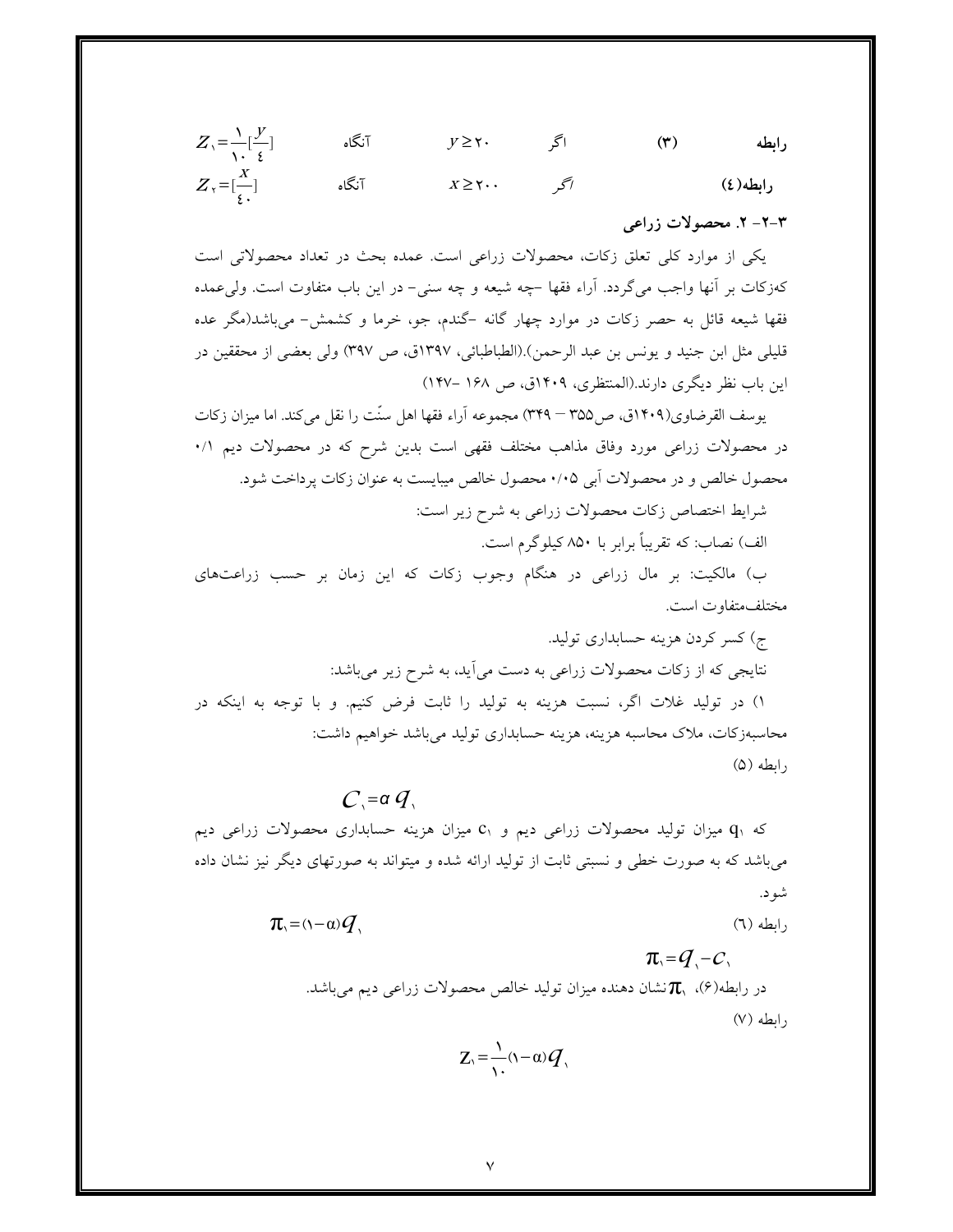در رابطه(۷)، Z نشان دهنده میزان زکات محصولات زراعی دیم میباشد. رابطه(۸)

# $C = \beta G$

که،C میزان هزینه حسابداری محصولات زراعی آبی و q<sub>۲</sub> میزان تولید محصولات زراعی آبی میباشد که مثل حالت دیم به صورت خطی و نسبتی ثابت از تولید در نظر گرفته شده است.  $\pi_{\mathbf{r}} = (\mathbf{v} - \mathbf{\beta}) q_{\mathbf{r}}$  $(9)$  وابطه

 $\pi_{\mathbf{v}} = \mathbf{Q}_{\mathbf{v}} - \mathbf{C}_{\mathbf{v}}$ 

در رابطه(۹)،  $\pi_{\rm v}$  نشان دهنده میزان تولید خالص محصولات زراعی آبی میباشد.  $(1 \cdot)$ ابطه

 $Z_{\rm v} = \frac{1}{2}(\sqrt{-\beta})q_{\rm v}$ 

در رابطه(۱۰)، Z, نشان دهنده میزان زکات محصولات زراعی آبی است. ۲) در مورد زکات محصولات زراعی اگر محصول رزاعی به صورت دیم باشد <mark>۱</mark> تولید خالص آن

و اگر به صورت اَبی باشد ہے تولید خالص اَن به عنوان زکات پرداخت میشود. یعنی میتوان گفت اگر آب را خداوند به نحو طبیعی و با هزینه ثابت بسیار نازلی در اختیار زارع قرار دهد، سهم بیشتری از محصول به دست آمده یعنی ہے را برای فقرا و دیگر مصارف واجب میکند. ولی اگر انسان با سرمایه گذاری و یرداخت هزینهٔ ثابت مثل حفر چاه و نصب یمپ یا استفاده از دلو، آب را استخراج نماید در این صورت این سهم نصف حالت اول یعنی به خواهد بود.(الطباطبائی، ۱۳۹۷ق، ص ۷–۳۹۵ و القرضاوي، ١٣٩٧ق، ج١، ص ٥۵-٣۴٩)

می توان نتیجه گرفت زکات محصولات زراعی برحسب استفاده تولید کننده از منابعی که خداوند به نحوطبیعی در اختیار او قرار داده یا خود تولید کننده با تلاش و صرف هزینه آن منابع را فراهم کرده تغيير ميكند.

> ۳) با گرفتن مشتق مرتبه اول از روابط (۷) و (۱۰) خواهیم داشت:  $(11)$  ابطه

$$
\frac{\partial z}{\partial q_1} = \frac{1}{10}(1-\alpha)
$$

رابطه (١٢)

$$
\frac{\partial z}{\partial q_2} = \frac{1}{20}(1-\beta)
$$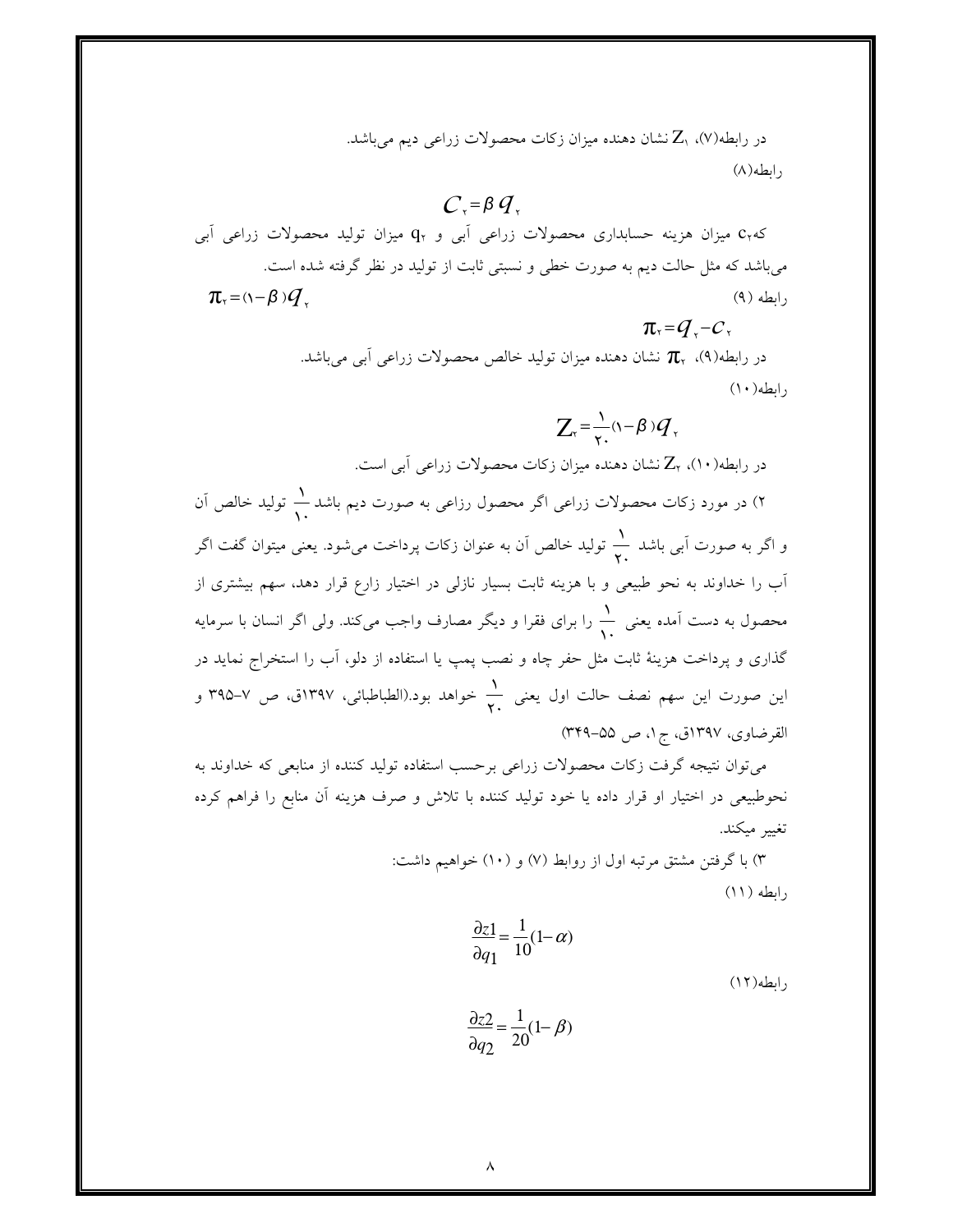روابط (١١) و (١٢) نشان دهنده نرخ زكات محصولات زراعي ديم و آبي ميباشد. اين دو رابطه نشان میدهد که مقدار و نرخ زکات محصولات زراعی، بستگی به نرخ هزینههای حسابداری تولید دارد. در صورت فزاینده بودن نرخ هزینههای حسابداری تولید، نرخ زکات کاهش یافته و در صورت کاهنده بودن آن نرخ زکات افزایشی خواهد بود. ولی به هر حال مقدار آن ہے و کے خالص تولید خواهد بود(صدر، ۱۳۷۰، ص۱۰۱ و کیاء الحسینی، ۱۳۷۷، ص۴۲-۴۱).

۴) نسبت زکات به مقدار سود ۱<sub>۰۰</sub> در محصولات دیم و ۲<sub>۰۰</sub> در محصولات آب<sub>ی</sub> است و این نشان میدهد زکات محصولات زارعی نسبت ثابتی از سود است.

#### ۳-۲- ۳. انعام

مراد از انعام در اینجا حیوانات مورد تعلق زکات میباشند و از مواردی است که نظر فقهاءشیعه و سنی در احکام مربوط به اَن بسیار به هم نزدیک است. (الجزیری، ۱۴۰۶ق، ج۱،ص۵۹۶) شرايط اختصاص زكات انعام به شرح زير است: الف) نصاب؛ ب)گذشت سال؛ ج) عامل نبودن؛ و) سائمه بودن كه فقها شيعه بر خلاف اهل سنت قائل به اين شرط مي باشند. از آنجا که نصاب هر یک از احشام سه گانه با هم متفاوت بوده و هر کدام نصابهای مختلف (گوسفند ۵ نصاب، گاو دو نصاب و شتر ۱۲ نصاب) و مفصلی – بالاخص شتر با ۱۲ نصاب – دارند لذا در این مقاله تنها به نتابج استخراج شده آنها بسنده میکنیم گرچه میتوان نصابهای مختلف احشام را در قالب جدولي ارائه كړد.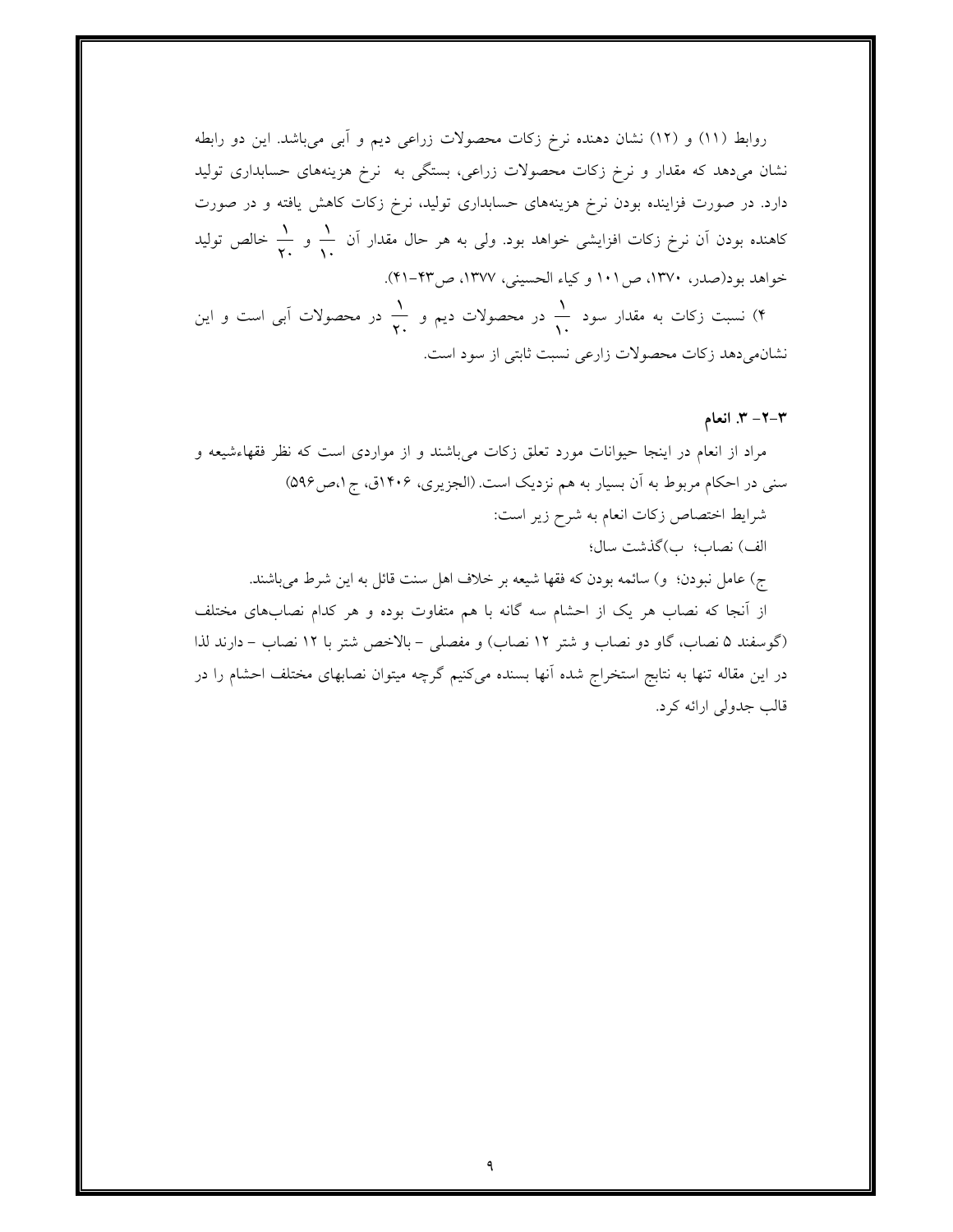| رديف          | تعداد يا<br>نصاب<br>گوسفند  | ميزان<br>زكات بر<br>حسب<br>گوسفند | متوسط<br>نرخ زكات<br>گوسفند | تعداد يا نصاب<br>گاو     | میزان زکات بر<br>حسب گاو<br>چهارساله | متوسط<br>نرخ زكات<br>گاو | تعداد يا نصاب<br>شتر            | میزان زکات بر<br>حسب شتر<br>چهارساله | متوسط نرخ<br>زكات<br>شتر |
|---------------|-----------------------------|-----------------------------------|-----------------------------|--------------------------|--------------------------------------|--------------------------|---------------------------------|--------------------------------------|--------------------------|
| $\lambda$     | $1-\mu q$                   | $\bullet$                         | $\bullet$                   | $Y-1$                    | $\bullet$                            | 1/VQ                     | $-1$                            | $\star$                              | $\bullet$                |
| ۲             | $Y - Y$                     | $\lambda$                         | 1/T <sub>A</sub>            | $r - rq$                 | $\cdot$ /۶                           | ۱۱۶۴                     | $0 - 9$                         | $\cdot/$                             | 1/49                     |
| ٣             | $171 - 7 \cdot \cdot$       | ٢                                 | 1/7 <sub>A</sub>            | 4.09                     | $\cdot/\Lambda$                      | $1/\lambda$ ۶            | $1 - 14$                        | $\cdot/7$                            | 1/99                     |
| ۴             | $Y \cdot 1 - Y \cdot \cdot$ | ٣                                 | 1/71                        | $8. - 89$                | $1/\Upsilon$                         | $1/\lambda\lambda$       | $10 - 19$                       | $\cdot$ /۳                           | 1/VA                     |
| ۵             | $5 - 1 - 799$               | ۴                                 | 1/10                        | $V - V9$                 | $1/\mathfrak{F}$                     | 1/9.                     | $Y - YY$                        | $\cdot$ /۴                           | $1/\Lambda$ ۳            |
| ۶             | $F - - 49$                  | ۴                                 | ۰/۸۹                        | $\Lambda$ • $-\Lambda$ 9 | $1/\hat{r}$                          | ۱/۹۱                     | ۲۵                              | $\cdot/\Delta$                       | $\mathsf{r}$             |
| V             | $0 \cdot -099$              | ۵                                 | $\cdot$ /91                 | $9 - 99$                 | $1/\Lambda$                          | 1/97                     | $Y^{\varphi} - Y^{\varphi}$     | $\cdot$ /۶                           | $1/9\Lambda$             |
| Λ             | $9.1 - 999$                 | ۶                                 | $\cdot$ /9٣                 | $1 - - 1 - 9$            | ٢                                    | 1/97                     | $r_{5-\tau_{0}}$                | $\cdot/\Lambda$                      | 1/99                     |
| ٩             | $V \cdot - V 99$            | ٧                                 | ۰/۹۴                        | $11 - 119$               | Y/Y                                  | 1/95                     | $*_{\mathcal{S}-\mathcal{S}}$ . | $\sqrt{ }$                           | 1/9.                     |
| $\mathcal{L}$ | $\wedge \cdot - \wedge 99$  | Λ                                 | ۰٬۹۵                        | $11 - 179$               | Y/Y                                  | 1/91                     | $91 - VQ$                       | 1/7                                  | 1/VV                     |
| $\mathcal{L}$ | $9.1 - 999$                 | ٩                                 | .40                         | $11 - 119$               | $Y/\hat{Y}$                          | 1/91                     | $V^{\varphi} - 9$               | 1/9                                  | 1/91                     |
| ۱۲            | $1 - - - - 1$               | ١٠                                | .499                        | $14. - 149$              | $Y/\Lambda$                          | 1/94                     | $91 - 17.$                      | $\Upsilon$                           | 1/9.                     |
| $\Upsilon$    | 111199                      | ۱۱                                | ۰٬۹۶                        | $10 - 109$               | ٣                                    | 1/94                     | $111 - 179$                     | $\Upsilon/\Upsilon$                  | 1/97                     |
| $\gamma$      | $111 - 1199$                | ۱۲                                | $\cdot$ /98                 | $19 - 199$               | $\mathbf{r}/\mathbf{r}$              | 1/90                     | $11 - 119$                      | $Y/\mathcal{G}$                      | 1/95                     |
| ۱۵            | 14.1799                     | $\Upsilon$                        | $\cdot$ /9 $\vee$           | $1V - 1V9$               | $\mathbf{r}/\mathbf{r}$              | 1/90                     | $14. - 149$                     | $Y/\Lambda$                          | 1/94                     |
| ۱۶            | $14.1 + 149$                | ۱۴                                | $\cdot$ /9 $\vee$           | $1\Lambda - 1\Lambda$ ۹  | $\mathbf{r}/\mathbf{s}$              | 1/90                     | $10 - 109$                      | ٣                                    | 1/94                     |
| $\mathsf{V}$  | $10.1 - 1099$               | ۱۵                                | $\cdot$ /9 $\vee$           | $19 - 199$               | $\mathsf{r}/\mathsf{A}$              | 1/90                     | $18 - 189$                      | $\mathbf{r}/\mathbf{r}$              | 1/90                     |
| ۱۸            | $19.1 - 1999$               | ۱۶                                | $\cdot$ /9 $\vee$           | $Y \cdot -Y \cdot 9$     | ۴                                    | 1/99                     | $1V - 1V9$                      | $\mathbf{r}/\mathbf{r}$              | 1/90                     |
| ۱۹            | $11.1 - 11.1$               | $\vee$                            | $\cdot$ /9 $\vee$           | $Y1 - Y19$               | Y/Y                                  | 1/99                     | $\Lambda - \Lambda$             | $\mathbf{r}/\mathbf{s}$              | 1/90                     |
| ۲۰            | $PPA/- \cdot A/-$           | ١٨                                | $\cdot$ /9 $\vee$           | $YY - YY9$               | 4/4                                  | 1/99                     | $19 - 199$                      | $\mathsf{r}/\mathsf{A}$              | 1/99                     |
| ۲۱            | $19 - -1999$                | ۱۹                                | $\cdot$ /٩ $\wedge$         | $rr - rrq$               | 4/9                                  | 1/99                     | $y \cdot y - y \cdot y$         | ۴                                    | 1/99                     |

جدول (١) نصاب، تعداد و نرخ زكات احشام

.<br>منبع: صدر، ۱۳۷۵، ص ۱۰۸ – ۱۰۰و کیاءالحسینی، ۱۳۷۷، ص ۵۷–۴۵.

نتایجی که از زکات احشام استخراج میشود به شرح زیر میباشد

۱) زکات احشام نوعی مالیات بر ثروت ثابتی است که در چرخه مبادله قرار نگرفته باشد زیرا:

اولاً: هزینههای آن استثناء نمی گردد؛ ثانیاً: اگر فرد احشام را خریداری کرده باشد نیز بعد از گذشت سال، باید زکات آن را بیردازد.

۲) جدولنشان میدهد که تابع زکات در احشام مثل تابع زکات نقدین، تابع جزء صحیح میباشد.

۳) با مراجعه به جدول همچنین درمییابیم که نرخ زکات در احشام بعد از مقداری نوسان بهسمت یک نرخ ثابت گرایش پیدا میکند. این نرخ در مورد گوسفند ۱٪ و در مورد گاو و شتر۲٪میباشد گرچه صدردر مورد زكات گاو قايل به نرخ ١/٥٪ مى باشند(صدر، ١٣٧٠، ص١٠٨). اين تفاوت ناشى از اختلاف نظر در معادل سازی ارزش احشام است.

۴) اگر شتر و گاو در فعالیتهای دیگری مثل آب کشی، حمل و نقل بار و مسافر، شخم زدن زمین وخلاصه برای اهدافی غیر از استفاده از فرأوردههای لبنی و گوشت، نگهداری شوند زکات به آنها تعلق نمیگیرد(الطباطبائی، ۱۳۹۷ق، ص۳۹۸) این حکم ما را به این نتیجه می رساند که حکمت عمده جعل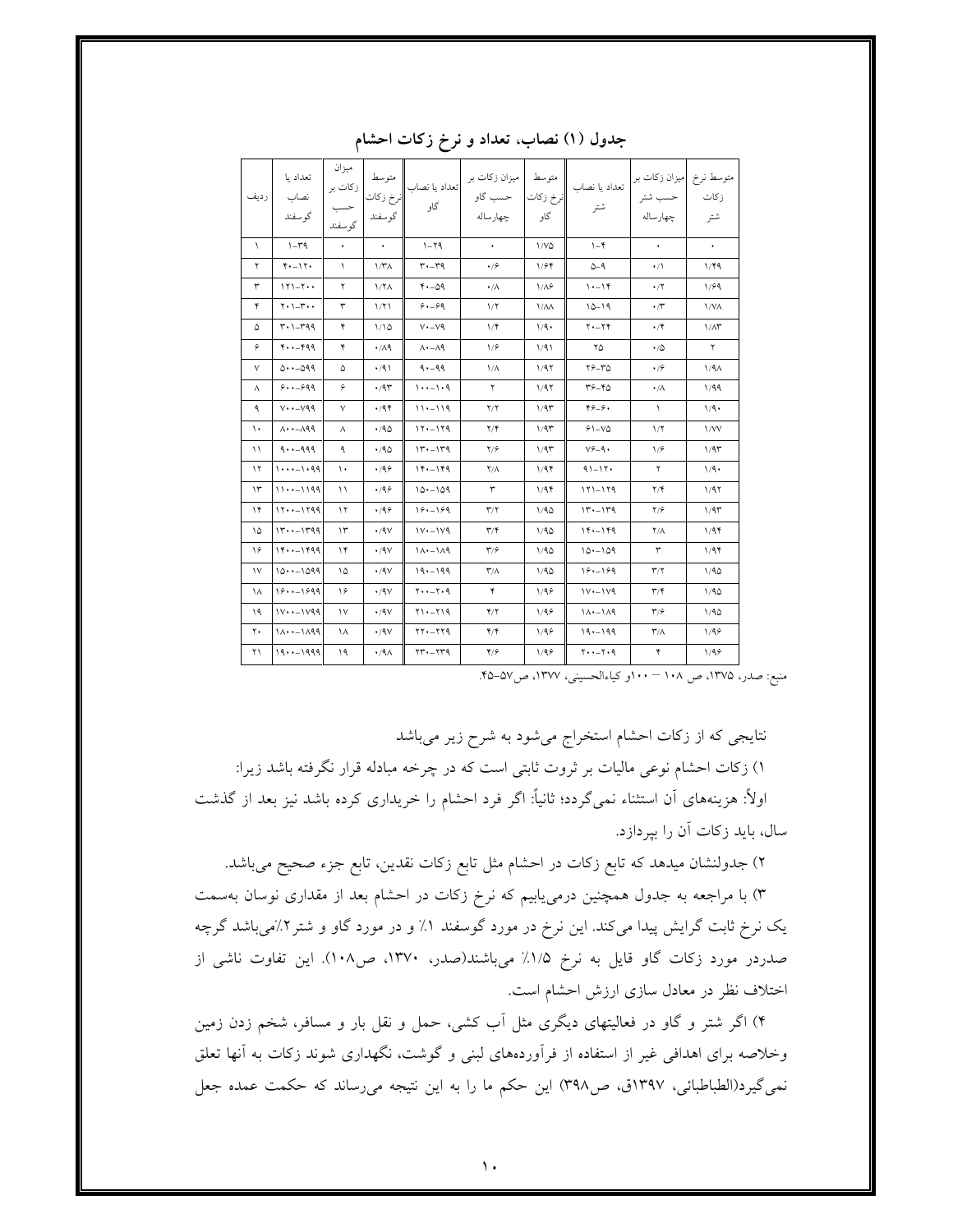زكات در احشام تأمين ضروريات زندگي فقرا و نيازمندان – مواد غذايي- است. موارد تعلق زكات و مصارف آن مؤیّد این کلام است زیرا از ۹ چیزی که زکات به آنها تعلق میگیرد، ۷ قلم از آنها مواد خوراکي مي باشند.

۵) اگر دامهای مذکور در مزارع خصوصی پرورش یافته و در مراتع عمومی تعلیف نشوند بدانها زکات تعلق نمی گیرد. میدانیم که مراتع عمومی در فقه در مالکیت امام(ع) و حکومت اسلامی میباشدیعنی اگر انعام ثلاثه در زمینهایی که از آن حکومت اسلامی است تعلیف شوند خداوند این حق را بر افراد بشر قرار داد تا درصدی از آن را به عنوان زکات به فقرا و یا دیگرمصارفبرساند. ولي اگر از علوفه زمينهاي خصوصي استفاده نمايند چنين حقي ثابت نمي گردد(الطباطبائي، ١٣٩٧ق، ص٣٩٧). سائمه بودن در نزد فقها شيعه شرط وجوب زكات احشام مي باشد و الا عمده فقها اهل سنت احشام معلوفه را نيز مشمول زكات مي دانند (الجزيري، ١۴٠۶، ج١، ص ۶۲۰).

## ٤–٢-٢. زكات بر ديگر اموال

منظور از این عنوان، اموالی است که نظر فقها مذاهب مختلف در رابطه با وجوب یا عدم وجوبتعلق زكات بر أن متفاوت است. در كتاب العروة الوثقى أمده است:

نعم يستحب اخراجها من اربعهٔ اخر: احدها: الحبوب ممّا يكال او يوزن، كالارز والحمص و الماش و العدس و نحوها. و كذا الثمار كالتفاح و المشمش و نحوهما دونالخضر و البقول. الثاني: مال التجارة على الاصح. الثالث: الخيل الاناث دون الذكور الرابع: الاملاك و العقارات التي يراد منها الاستنماء كالبستان و الخان و نحوها الخامس: الحلي (زينت). السادس: المال الغائب او المدفون الذي لا يتمكن... و السابع: اذا تصرف في النصاب بالمعارضة في اثناء الحول بقصد الفرار من الزكاة (الطباطبائي ، ١٣٩٧ق، ص٣٩٠).

بعضی از محققین دو مورد دیگر را نیز اضافه میکنند:

الثامن: الغلات الاربع من غيرالبالغ. التاسع: مال التجارة اذا لم تطلب براس المال اوبزيادة بل طلب بنقيصة(المنتظري، ١۴٠۵ق، ج٢، صص١٨٤-١٨٠).

اکثر قریب به اتفاق فقها اهل سنت قائل به وجوب زکات در مورد محصولات زراعی، طلا و نقره و مال التجاره مي باشند.

الانواع التي تجب فيها الزكاة خمسهٔ اشياء.

الاول : النعم و هي الابل و البقر و الغنم... و لا زكاة في غير ما بيّناه من الحيوان فلا زكاة في الخيل و البغال و الحمير والفهد والكلب و نحوها الأ اذا كانت للتجارة. الثاني: الذهب و الفضَّهْ و لو غير مضروبين. الثالث: عروض التجارة. الرابع: المعدن والركاز. والخامس: الزرع و الثمار. و لازكاة فيما عدا هذه الانواع الخمسة(الجزيري، ١٩٨۴، ص ٥٩۶).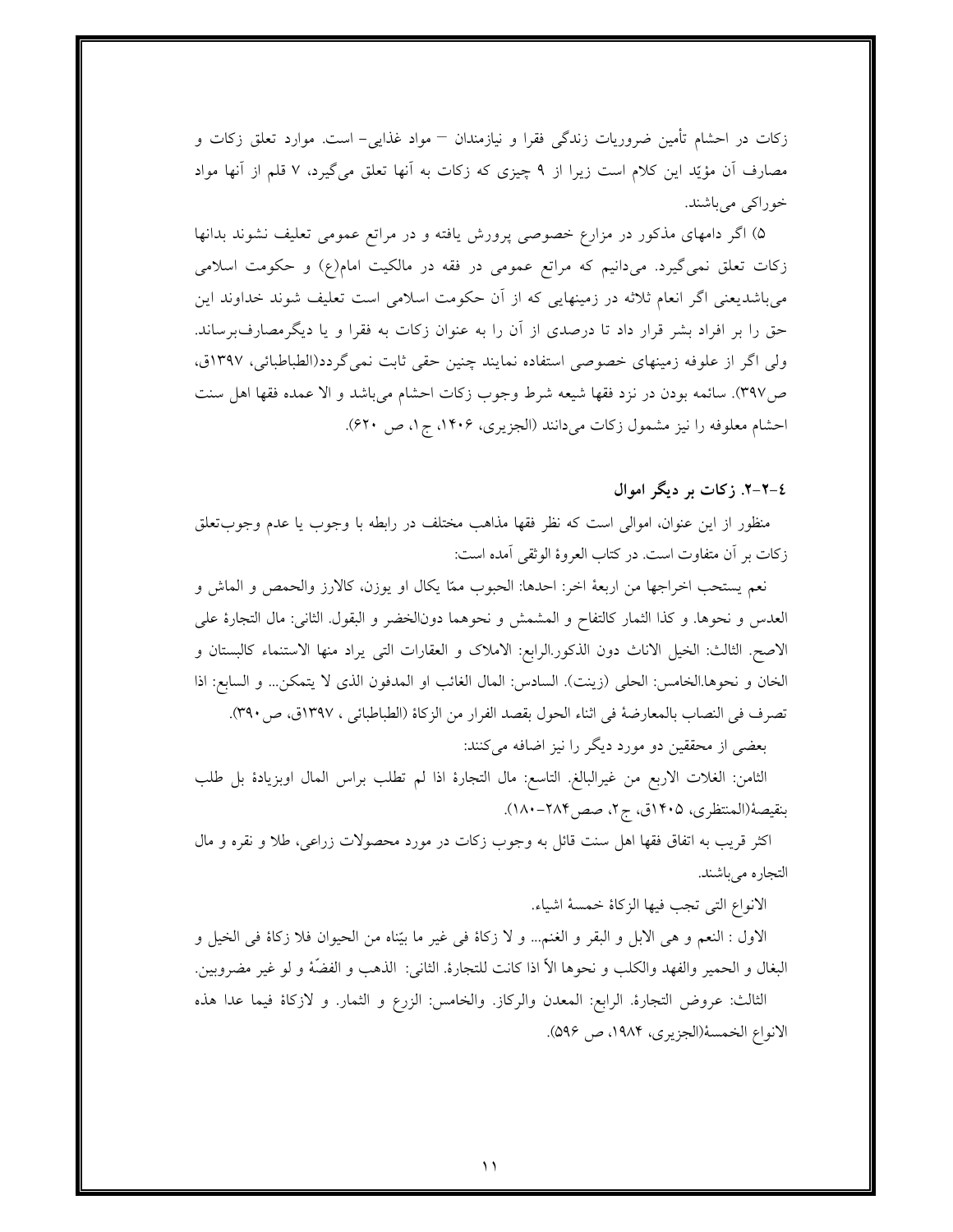زكات اين اقلام از حيث نصاب و مقدار، تابع زكات نقدين، غلات و احشام مي باشد. يعني أنچه كه به ثروت و پول نقد بر میگردد احکام زکات نقدین بر آن جاری است. محصولات زراعی تابع احکام زكات غلات بوده و در حيوانات نيز احكام زكات احشام جريان دارد.

اگر مؤدّى زكات اظهار كرد كه زكات مال خود را پرداخت كرده است قول او مورد قبول است پس خودِ اظهاری مالیاتی سبب افزایش کارآیی مالیاتها می گردد که این اصل در زکاتدیده می شود.

۳. خمس و موارد تعلق آن

خمس یکی از واجبات مالی در اسلام و بخصوص در نزد شیعیان میباشد. وجوب خمس فی|لجمله از ضروریات اسلام بوده و قرآن، روایات واجماع فقها بر أن دلالت دارد.خداوند تبارک و تعالی مى فر مايد:

(واعلموا انَّما غنمتم مّن شيء فانَّ للّه خمسه و للرّسول و لذي القربي و اليتامي و المساكين وابن السِّبيل ان كنتم آمنتم باللّه و ما انزلنا على عبدنا يوم الفرقان يوم التقى الجمعان واللّهعلى كلّ شيء قدير(انفال، ۴۱))

خداوند در این آیه موضوع خمس را غنیمت به دست آمده از هر چیز معرفی نموده است<sup>(۱)</sup>. لذا فقها شیعه با توجه به معنای لغوی غنیمت در آیه شریفه و به استناد روایات و اجماع، مواردتعلق خمس را تا هفت مورد شمردهاندکه عبارتند از:

| ۲. معدن                        | ۱. غنائم جنگي             |
|--------------------------------|---------------------------|
| ۴. غوص                         | ٣. گنج(کنز)               |
| ۶. زمینی که ذمی از مسلمان بخرد | ۵. درآمد کسب              |
|                                | ۷. مال حلال مخلوط به حرام |

(الطوسي، ١٢٠٩ق،ص١١۶. الحر العاملي، ١٤٠٣ق، ج ع، ص٣٣٧. النجفي، ١٩٨٢، ص١٠٠-١)

ولی از آنجا که مورد اول و دوٌم در زمان حاضر در اختیار دولتها بوده و ارزش پولی موارد سوٌم، چهارم و هفتم بسیار کم و مورد ششم نیز بیشتر به یک حکم حکومتی شبیه بوده تا یک حکم اقتصادی و به دلیل مصالحی در زمان حاضر اجرای آن موضوعیت ندارد، از بحث تفصیلی این موارد صرف نظر می کنیم و تنها مورد پنجم یعنی خمس درآمد کسب یا ارباح مکاسب که شبیه به مالیات بر درآمد است را مورد مطالعه وپژوهش قرار مىدهيم. گر چه در ابتداء به نحو اختصار مباحث مربوط به خمس بعضى از اقلام را بيان ميكنيم.

ا . هر چند مورد آیه غنائم جنگی می<sub>ن</sub>باشد و به همین علت فقها اهل سنت تنها غنائم جنگی را مشمول خمس مذکور در آیه میدانند ولی ائمه(ع) و فقها شیعه مورد را مخصص نمی دانند. بحثهای تفصیلی مربوط به اَیه در کتب تفسیری و فقهی وارد شده است.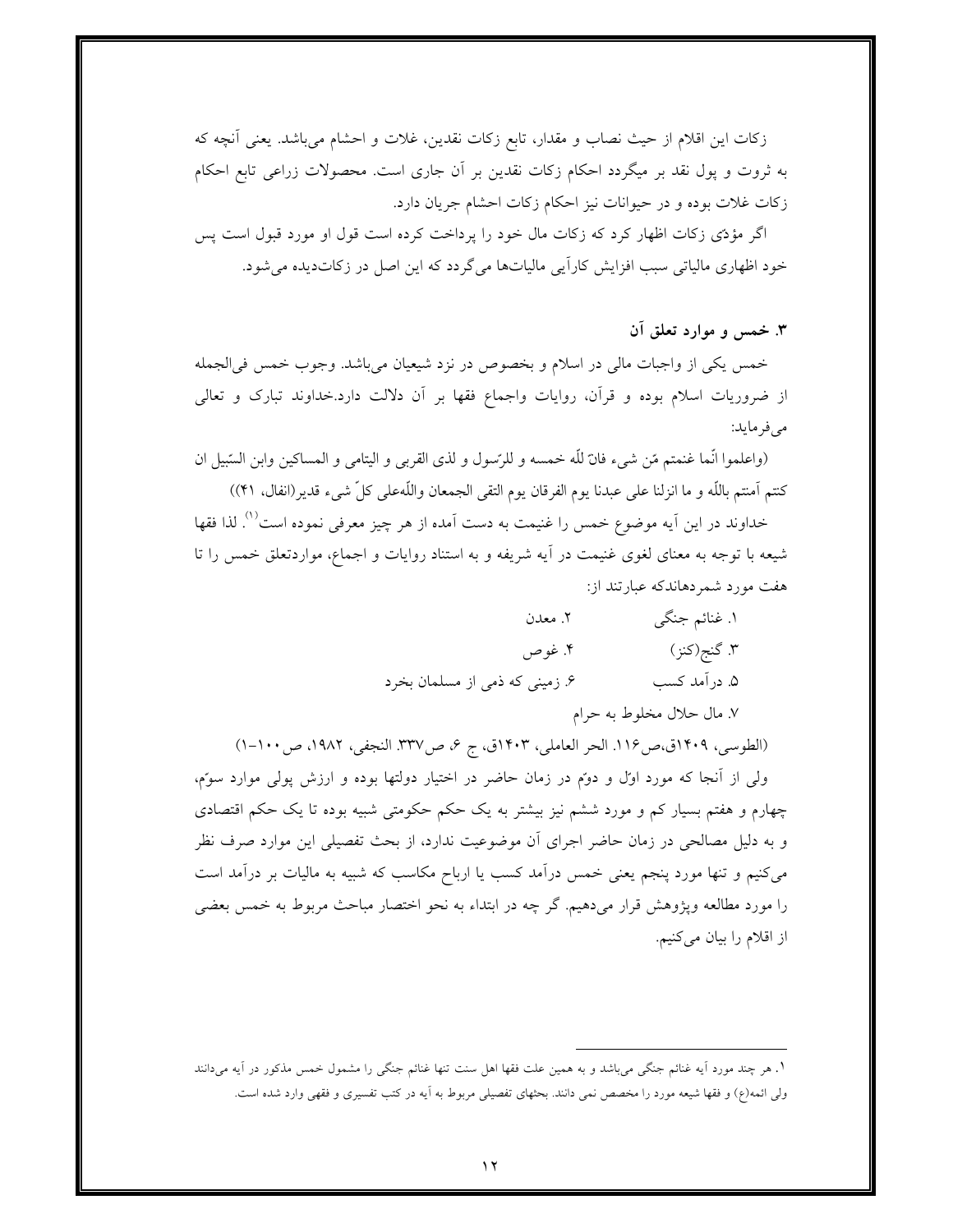تعلق خمس بر معدن منوط به مالکیت خصوصی معادن بوده و وجوب آن مشروط بهنصاب – ۲۰ دینار – استثنا کردن هزینه استخراج میباشد ولی در بین فقها اهل سنتتنها حنابله در مورد معدن قائل به خمس می باشند و بقیه فرق اهل سنّت به طور اجمالدر بعضی از معادن قائل به زکات می باشند.

کنز(گنج) در بحث خمس غیر از کنز متعارف بوده و مراد مالی است که انسان آن را در دل زمین، دیوار،کوه و یا غیر اَن یافته و مالک اَن معلوم نباشد ولی به نحو اجمال میدانیم که متعلق به چند نسل قبل بوده و ورثه آن نیز معین نمیباشند. در کنز بلوغ به حد نصاب ۲۰ دینار شرط است. اهل سنت کنز را به صورت عنوان مستقل نمی شناسند بلکه اگر کنز علائم جاهلیت و غیر اسلامی داشته باشد از باب غنايم جنگي مورد تعلقخمس است والاً مشمول احكام لقطه ميباشد.

غوص نیز در نزد شیعیان به شرط رسیدن به حدّ نصاب – ۱ دینار – مشمول خمس است ولی فقهاءاهل سنت بالاجماع در این مورد قائل به پرداخت چیزی نمی باشند.

غنيمت جنگي از موارد اجماعي بحث خمس است و تمامي فرق اسلامي نائل به وجوب خمس در آن میباشند ولی فقها اهل سنت تنها همین مورد را غنیمت و موضوع خمس در آیه ۴۱ سوره انفال می دانند.

مال حلال مخلوط به حرام در صورتی که مقدار و مالک آن معین باشد به نظر همه فقها میبایست به مالک آن برگردانده شود. و اگر مالک آن معین و مقدار نامعین باشد میبایست مصالحه شده و اگر مقدار معین ولی مالک نامعین باشد مشمول احکام لقطه است و اگر هم مالک و هم مقدار آن نامعین باشد به نظر فقها شيعه مشمول خمس است ولي به نظر فقها اهل سنت حكم لقطه را دارد.( النجفي، ١٩٨٢، ص١٠٠-١، الطباطبائي، ١٣٩٨ق، ٣٥٠-٢٣٠، البخاري، ١٩٨١، ج١٣، ص ٨١-٧٣. الجزيري، ١٩٨۶، ص ١۵–۶۱۱ و المنتظري، ١۴۱۲، ص ٨– ۱۳۶).

## ۰۱–۳. تعریف ارباح کسب (درآمد)

موضوع خمس درآمد كسب يا فائده كسب مىباشد. فقها در تعريف فائده و حدود أن اختلاف نظر دارند و این اختلاف ناشی از اجتهاد و برائت آنها از مقتضیات اولیه وجوب خمس میباشد. بطورکلی بعضی از أنها تنها سودهای حاصل از هر نوع کسب را موضوع خمس میدانند و بعضی دیگرموضوع آن را اعم از مورد مذکور یعنی هر نوع فائده ولو از طریق غیر کسب میدانند. البته اختلاف نظرهایی نیز در بين اين دو تقسيم كلي وجود دارد.(الحكيم، ١٣٩٠ق، ص ٥٢١)

درآمد مشمول خمس باید به شکل خالص مورد اندازهگیریقرار گیرد، یعنی باید پس از كسرهزينههاي تحصيل آن محاسبه شود. چنانكه روايات عديدهاي به «الخمس بعد المؤنه» تصريح دارند. اطلاق این روایات هزینههای تحصیل را نیز شامل.میشود. علاوه بر اینکه موضوع خمس فائده و غنیمت میباشد که فائده و غنیمت عرفاً بر درآمدخالص (سود) صادق میباشد. اما اینکه چه نوع هزینههائی را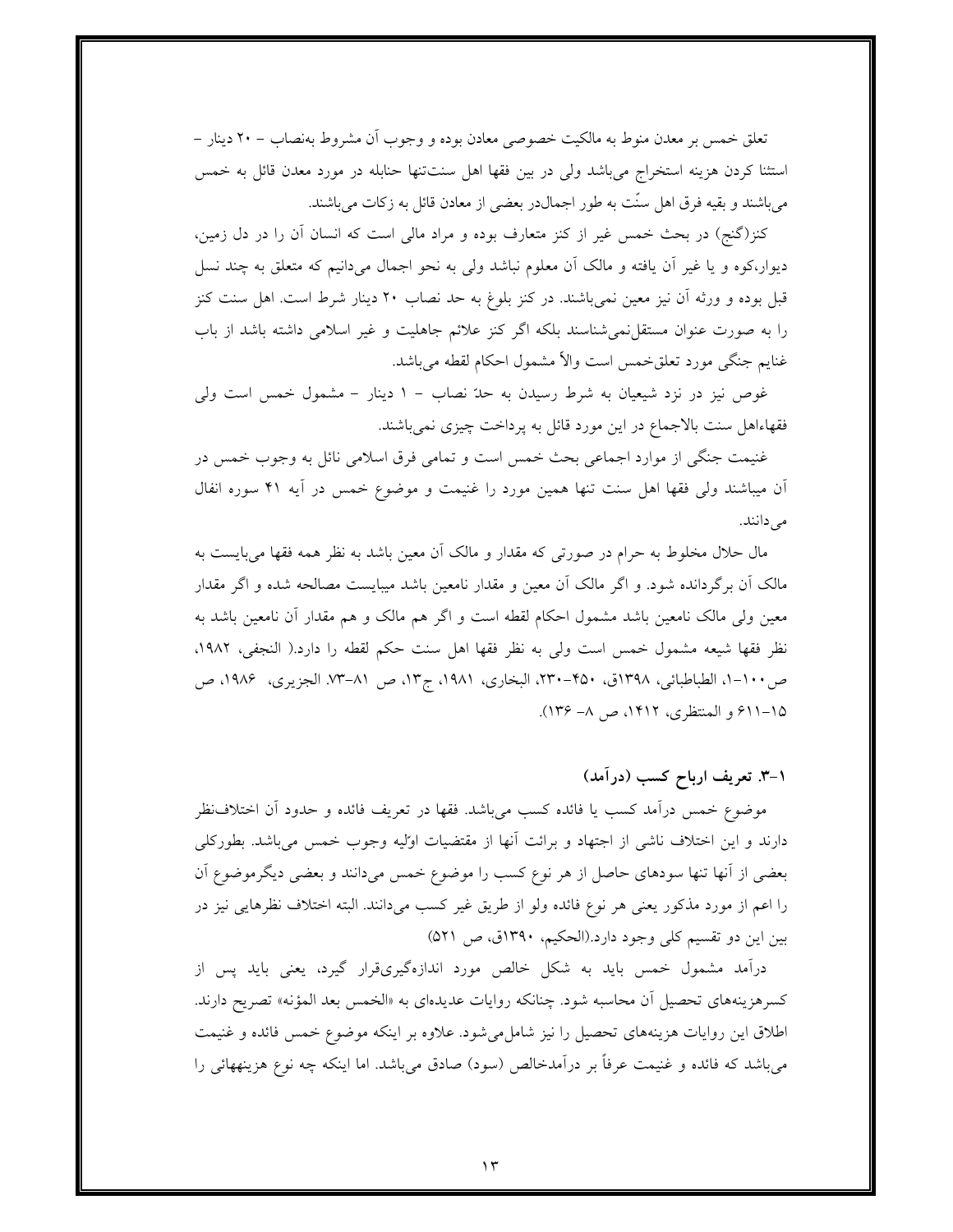میتوان کسر نمود اغلب فقها در کتب فقهی خود در این بحث به آن اشارهای نکردهاند<sup>۱٬۱</sup> و شاید به این خاطر باشد که ربح و فائده یک مفهوم عرفی بوده و تعیین موارد آن به عرف واگذار شده است (المفید، ١۴١٠ق، ص٤٧۶، النجفي، ١٩٨٢، ص ۴۵. الطباطبايي، ١٣٩٧ق، ص ۴۴۶ و المنتظري، ١۴٩٢، ص ٢٠٠- $(1)^6$ 

در وجوب خمس بر درآمد کسب فرقی نمیکند که درآمد از کار (دستمزد) بدست آمده باشد (درآمد اکتسابی) و یا ناشی از سرمایه باشد، بنابراین هر دو صورت بطور یکسان مشمول خمس می باشند. البته در مشاغل کوچک که فرد و حتی خانواده فرد (فرزندان و همسر) با سرمایه اندکی مشغول کارهستند و نوعاً درآمد بدست آمده را می توان درآمد ناشی از کار آنها به حساب آورد.

در ارزش سرمایه خمس به عین مال تعلق میگیرد و همچنین نرخ نهائی آن ثابت میباشد لذا در اینگونه موارد تحتتأثیر تورم قرار نمی گیرد. به عبارت دیگر مانند این است که خمس بر درآمد واقعی تعلق گرفته است. البته در افزایش ارزش سرمایه مسائلی وجود دارد که در جای خود به آن پرداخته می شو د.

از طرف دیگر با بررسی تحولات مالیاتی طی دو دهه اخیر در جهان عمدتاً این تحولات در جهت کاهش تعدد نرخهای مالیاتی، حرکت به سمت نرخهای تناسبی، گرایش به سمت مالیات بر ارزش افزوده (VAT) "حرکت به سوی مالیات بر درآمد اشخاص و درآمد شرکتها، اتکا بر نیروهای بازار به جای دخالت دولت در سیاستهای اقتصادی است (گیلک حکیمآبادی، ۱۳۷۹، ص ۱۱۰ – ۱۰۰). از مقايسه آن با خمس مي توان نتيجه گرفت:

اولاً) درآمد مشمول خمس، کلیه درآمدهائی است که فرد یا خانوار از نیروی کار و سرمایه خود بهدست میآورد. بنابراین قوانین خمس موجب گسترش پایه مالیات بر درآمد میشوند. از این رو بهعنوان ماليات بر درآمد جامع تلقى مى گردد.

ثانياً) پائين و يكنواخت بودن نرخ نهائي، ساده بودن، ثابت بودن قانون، گسترده بودن پايه خمس،يكي بودن نرخ برای تمامی درآمدها از جمله درآمد شرکتها و درآمد اشخاص ویژگیهای مالیاتی خمس است که می تواند اجراء آن را سادهتر از نظام مالیاتی فعلی نماید.

ثالثاً) ویژگیهای فوق به همراه معیارهای ساده سازی و خنثائی، برابری افقی را تأمین میiماید و بهنظر می رسد با توجه به استفاده از معافیت زندگی به جای نرخهای تصاعدی بالا برابری عمودی را تاحدودي تأمين نمايد( همان، ١٢۵–١١٠).

١. در بحث خمس معدن به مخارج استخراج و تصفيه و مانند آنها تصريح شده است.

<sup>1.</sup> Value added tax.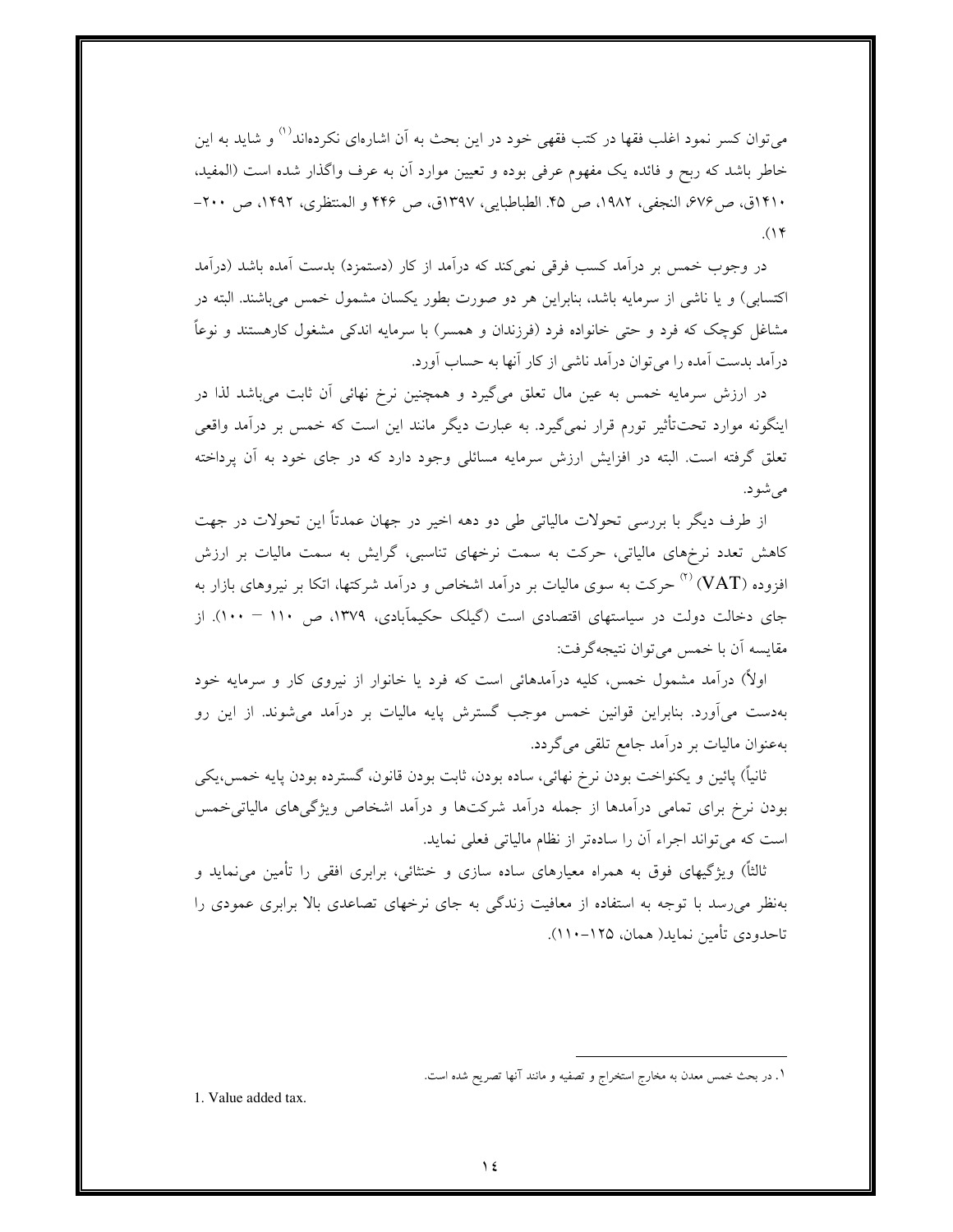بنابراین به طور کلّی می توان اظهار نمود که خمس مالیاتی از انگیزههای اصلاحات جهانی برخوردار بوده و در راستای اهداف پیشنهادی سازمانها و ارگانهای علمی جهانی به کشورها می باشد<sup>۱٬</sup>.

در این صورت تمامی فوائد مالیات یکنواخت که اصلاحگران نظامهای مالیاتی در دنیا برای این نوعِمالیاتها بیان میکنند یعنی سادهسازی، کارأئی و عدالت در صورت اجرا خمس به عنوان یک نظامِمالیاتی، محقق خواهد شد. همچنین بر خلاف مالیات یکنواخت، در خمس حساب افراد، بنگاهها و شرکتها به طور مجزا بررسی و محاسبه نمی شود بلکه خمس به عنوان یک تکلیف شرعی فردی، متوجه فرد مؤدّی بوده وشخصیتهای حقوقی مکلف به اداء آن نمیباشند(همان، ص ۱۲۵–۱۱۰).

گرچه سرمایه مشمول خمس میگردد و این امر ممکن است سبب کاهش سرمایهگذاری و افزایش مصرف در جامعه گردد ولی ذکر سه نکته در این باب لازم است:

اولاً) خمس تکلیف مالی است که تنها یک بار بر مال تعلق میگیرد، و با توجه بهگسترش پایه مالیاتی خمس اثر منفی قابل محسوسی بر سرمایهگذاری ندارد.

ثانیاً) مصرفی در خمس از معافیتی برخوردار است که در شأن طبقاتی و اجتماعی مؤدّی خمس وفرد مصرف کننده باشد و مصارف بالاتر از شأن نیز مشمول خمس میباشد..

ثالثاً) تعلق خمس بر سرمایه با توجه به ریشهدار بودن عدالت اقتصادی در اسلام به واسطه عدالتقبل از توزيع، سبب بسط بيشتر عدالت از طريق عدالت بعد از توزيع مي گردد.

#### ٤. اموال مورد تعلق زكات و خمس در يک نگاه

با تأمل و دقت در فتاوای فقهای اهل سنت و شیعه در باب اموال مورد تعلق زکات و خمس درمی،یابیم گرچه فقها شیعه اموال مورد تعلق زکات واجب را تنها ۹ مورد برشمرده و فتاوای اهل سنت در این مورد وسیع میباشد ولی در طرف مقابل اموال مورد تعلق خمس در فقه شیعه وسیع بوده به نحوی که مورد وجوب خمس در نزد امامان شیعه(ع) تا ۷ مورد شمرده شده که ارباح مکاسب و مشاغل، امروزه به تنهایی یکی از وسیعترین پایههای مالیاتی است. اما در نزد اهل سنت موضوع خمس تنها غنائم جنگی و بعضی موارد نادر میباشد. مقایسه و تقریب موارد تعلق خمس و زکات را میتوان به صورت جدولی ارائه کرد که اموال مورد متعلق خمس و زکات را بیان میکند. نکته جالب این است که گر چه ممکن است اختلافهائی جزئی در شرایط تعلقحقوق مالی بر اموال وجود داشته باشد ولی در مجموع تقریبی بسیار نزدیک در مورد واجبات مالی درفرق پنج گانه اسلامی به چشم می خورد. یعنی ولو اینکه ممکن است موردی از اموال در فقه شیعه مورد تعلق خمس و در فقه اهل سنت مورد تعلق

۲. ایده مالیات یکنواخت بر درآمد ایدهای است که در اوائل ۱۹۶۲ توسط میلتونفریدمن در اثر معروفش به نام سرمایه داری و آزادی با نرخ ٢٣/٥٪ آنرا پیشنهاد می کند(Felows, 1995,p.18).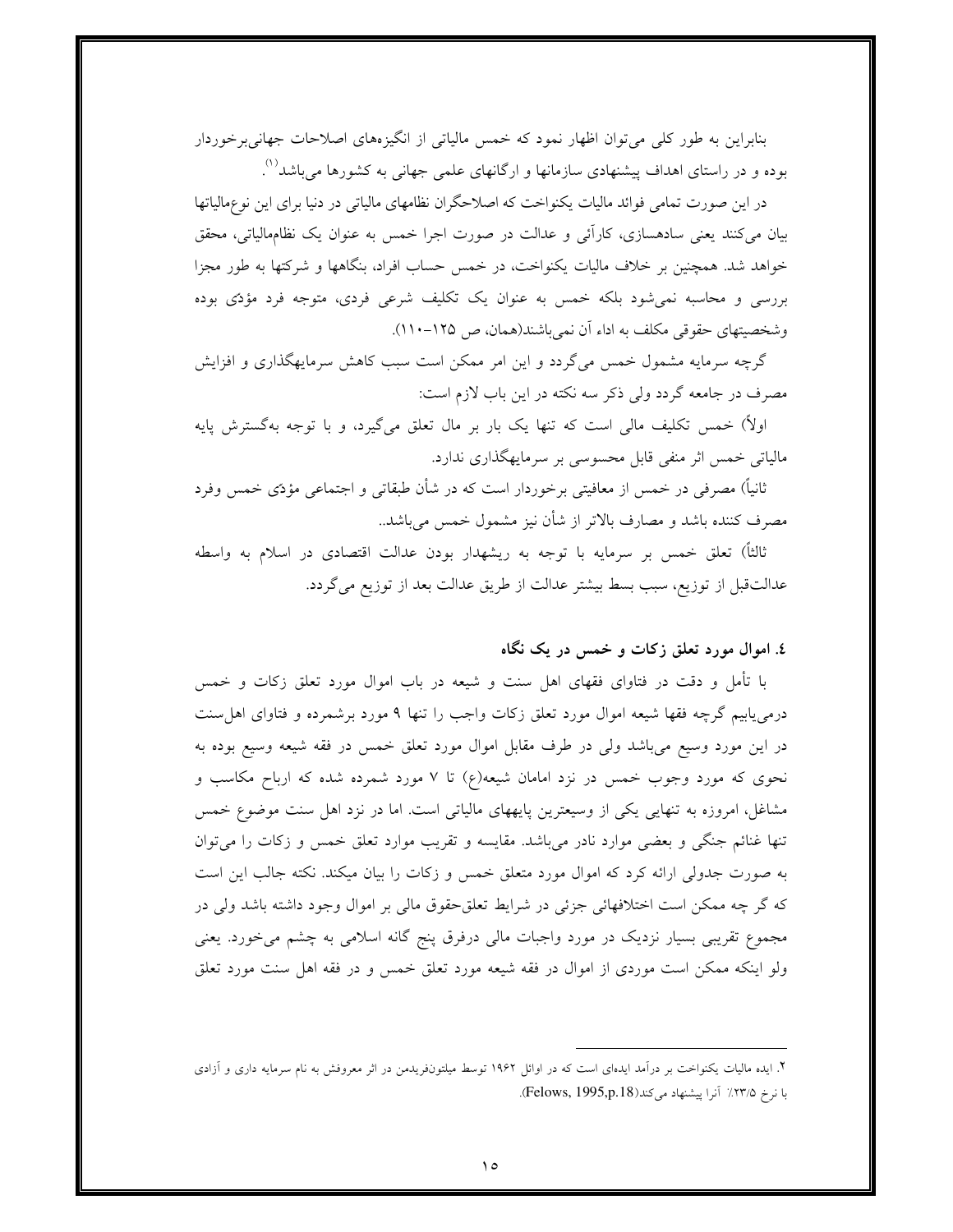زكات باشد ولي نتيجه نهايي اين است كه خداوندسبحان بر اموال افراد حقوقي مالي را قرار داده است و اموال مورد تعلق این حقوق در هر پنج نحله فقهی بسیار به هم نزدیک می باشند.

نتيجه ديگر اينكه اين جدول نشان مىدهد صرف نظر از اينكه حقوق مالى مورد تعلق، خمس باشديا زکات خداوند حقوقی را بر «اموال» افراد وضع کرده است یعنی از آنجا که خداوند مالک حقیقی|موال بوده و مالکیت اعتباری آن را به انسانها واگذار کرده است، مقدار و درصدی از آن را به صورتتکلیفی عبادی برای اهدافی خاص بر بندگان الزام نموده است.

خداوند در آيه ۱۰۳ سوره توبه به پيامبر (ص) امر ميكند تا از اموال مردم صدقه (زكات) دریافتکند. این آیه مورد تعلق زکات را لفظ «اموال» قرار داده است و اشارهای به اموال مورد تعلق زكاتنمي نمايد. ولي در روايات وارده در جوامع شيعه و سني، پيامبر(ص) اموال مورد تعلق زكات را تعيين كردند.يعني اصل وجوب زكات از جانب خداوند است ولي مورد تعلق أن لفظ عام «اموال» يعني آنچه که در جامعه مال و ثروت بر آن اطلاق میشود مورد تعلق زکات است. لکن در صدر اول به واسطه اقتصاد آن زمان که اقتصادی کشاورزی و تجاری بود عمده اموال مردم غلات اربعه، احشام سه گانه و نقدین عمده و زکات نیز بر آنها تعلق میگرفت.

بنابراین می توان نتیجه گرفت که لفظ زکات در قرآن اعم از زکات فقهی است. زکات در قرآن شامل هر گونه پرداخت تقربی بندگان میگردد که به منظور تطهیر مال و روح مؤدّی، برکت در مال،تقرّب بنده به خداوند، نموّ و زيادتي در مال و تعالى روح پرداخت كننده، در راه خدا پرداخت مي گردد (کیاءالحسینی، ۱۳۷۷، ص ۲۵-۱۰).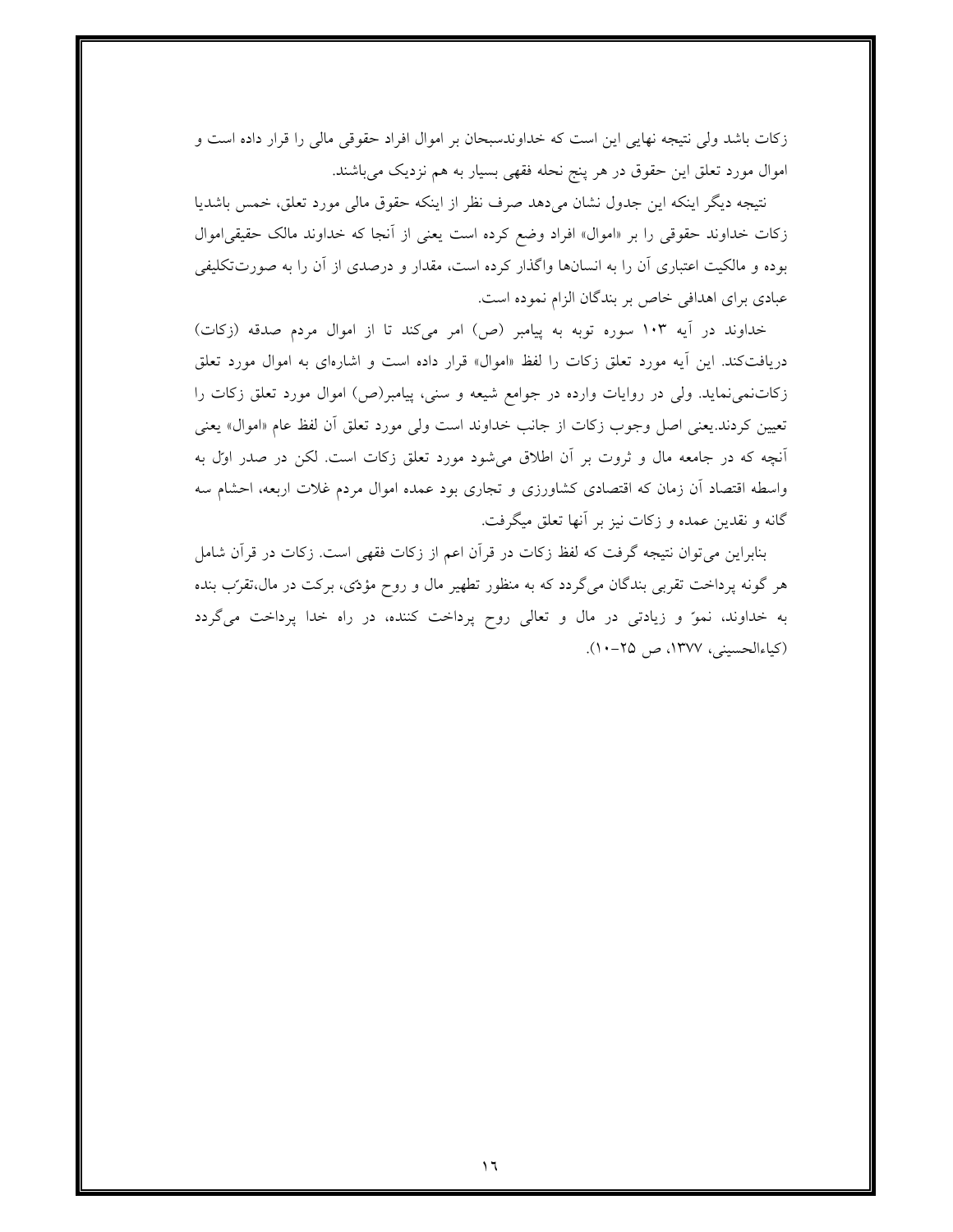| نوع اموال                            | احکام در نزد مذاهب اسلامی               |                              |                                         |                           |               |  |
|--------------------------------------|-----------------------------------------|------------------------------|-----------------------------------------|---------------------------|---------------|--|
|                                      | شيعه                                    | حنفى                         | حنبلى                                   | شافعي                     | مالكى         |  |
| غلات اربعه                           | زكات واجب                               | زكات واجب                    | زكات واجب                               | زكات واجب                 | زكات واجب     |  |
| ساير غلات                            | زكات<br>مستحب                           | زكات واجب                    | زكات واجب                               | زكات واجب                 | زكات واجب     |  |
| میوه جات                             | زكات<br>مستحب                           | در بعضي<br>واجب              | بدون حكم                                | بدون حكم                  | بدون حكم      |  |
| ساير محصولات<br>زراعى                | بدون حكم                                | زكات واجب                    | اگرخشک<br>باشد زكات<br>واجب             | اگر ماندنی<br>باشد زكات   | بدون حكم      |  |
| عسل                                  | بدون حكم                                | زكات واجب                    | زكات واجب                               | .<br>بدون حکم             | ۔<br>بدون حکم |  |
| احشام سه گانه                        | زكات واجب                               | زكات واجب                    | زكات واجب                               | زكات واجب                 | زكات واجب     |  |
| ماديان                               | زكات<br>مستحب                           | بدون حكم                     | بدون حكم                                | بدون حكم                  | بدون حكم      |  |
| نقدين( طلا و نقره)                   | زكات واجب                               | زكات واجب                    | زكات واجب                               | زكات واجب                 | زكات واجب     |  |
| پول رايج                             | خمس                                     | درامد کسب<br>خمس             | زكات واجب                               | زكات واجب                 | زكات واجب     |  |
| طلا و نقره غیر زینتی                 | خمس                                     | زكات واجب                    | زكات واجب                               | زكات واجب                 | زكات واجب     |  |
| طلا و نقره زینتی                     | خمس                                     | زكات واجب                    | بدون حكم                                | بدون حكم                  | بدون حکم      |  |
| مال التجاره                          | زكات<br>مستحب و<br>خمس با<br>تحقق شرايط | زكات واجب                    | زكات واجب                               | زكات واجب                 | زكات واجب     |  |
| درآمد املاک                          | خمس                                     | زكات واجب                    | زكات واجب                               | زكات واجب                 | زكات واجب     |  |
| كنز(متعلق به عصر<br>جاهليت)          | خمس                                     | خمس                          | خمس                                     | خمس                       | خمس           |  |
| كنز                                  | خمس                                     | لقطه                         | لقطه                                    | لقطه                      | لقطه          |  |
| معدن(طلا و نقره)                     | خمس                                     | اگر ذوب<br>شود خمس           | عشر                                     | زكات واجب                 | زكات واجب     |  |
| معدن( غير طلا ونقره)                 | خمس                                     | اگر ذوب<br>شود خمس           | عشر                                     | بدون حكم                  | بدون حكم      |  |
| غوص                                  | خمس                                     | بدون حكم                     | بدون حكم                                | بدون حكم                  | بدون حكم      |  |
| مال مخلوط به حرام                    | خمس                                     | لقطه                         | لقطه                                    | لقطه                      | لقطه          |  |
| غنايم جنگي                           | خمس                                     | خمس                          | خمس                                     | خمس                       | خمس           |  |
| زمینی که کافر ذمی از<br>مسلمان ميخرد | خمس                                     | حكم زمين<br>خراجي را<br>دارد | دو فتوی ۱–<br>خمس واجب<br>۲- حکمی ندارد | يک پنجم<br>(عشر<br>مضاعف) | حكمي ندارد    |  |

جدول (۲): احکام فقهی مربوط به هر یک از اموال به نظر مذاهب پنجگانه

منبع: الطباطبائی، ۱۳۹۷ق، الجزیری، ۱۹۸۶ و دیگر منابع که در این پژوهش مورد مراجعه قرار گرفتند.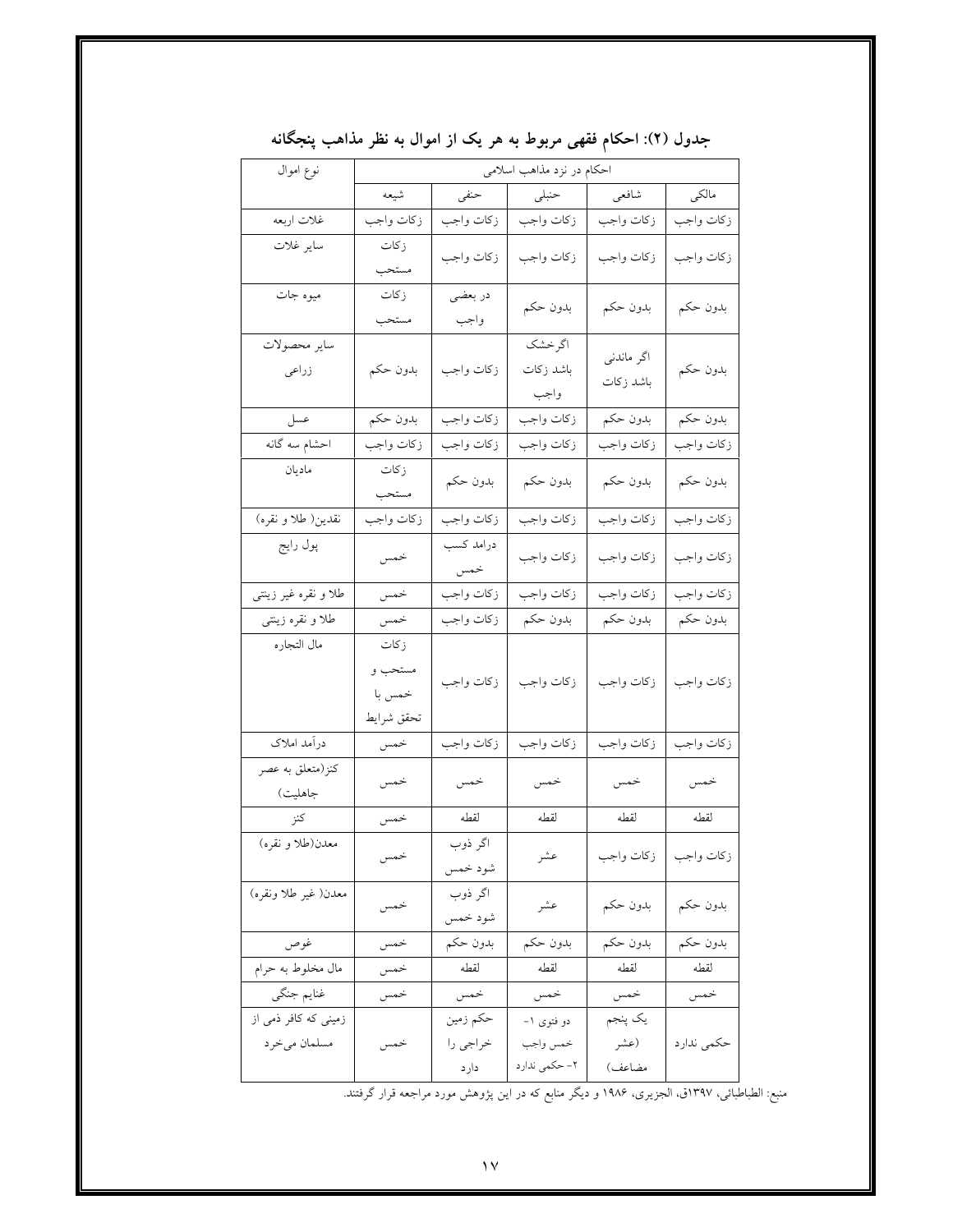٥.مصارف زكات

گر چه قرآن اموال مورد تعلق زکات را به تفصیل بیان نکرده و تنها آن را تحت عنوان مطلق «اموال» قرار داده است، ولي مصارف آن را به تفصيل در آيه ۶۰ سوره توبه اينگونه بيان مي كند:

انما الصَّدقات للفقرا و المساكين و العاملين عليها و المؤلِّفة قلوبهم و في الرِّقاب و الغارمين و في سبيل اللَّه و ابن السَّبيل فريضهٔ مّن اللَّه و اللَّه عليم حكيم.

ولی در مصداق هر یک از مفاهیم هشتگانه بین مذاهب اسلامی، بلکه بین علماء هریک از مذاهب تفاوتهایی وجود دارد. مباحث فقهی مربوط به مصارف زکات در کتب فقهی آمده است که از حوصله بحث خارج است<sup>(۱)</sup> لذا در این مقال تلاش میکنیم تا به اختصار به مباحث فقهی!شاره شود ولی مباحثی که مربوط به اصول مالیاتی است با شرح بیشتری طرح شود کهاین بحث حول محور آیه ۶۰ سوره توبه مطرح مي گردد.

١) اولين بحث به جمله آخر آيه، (فريضهٔ من الله) مربوط است. اين جمله قرينه بر مصارف زكاتواجب مي باشد. زيرا فريضه به عمل واجب اطلاق مي گردد.

۲) بحث دوم در رابطه با مجرورات آيه است. چهار دسته اول(فقرا مساكين، عاملين زكات و مؤلِّفه القلوب) با حرف (لام) و دو دسته (الرقاب و سبيل الله) با لفظ (في) مجرور شدهاند. بعضي از مفسرين قائلند که (الغارمین و ابن السبیل) نیز مجرور به (لام) میباشند.

ولي با توجه به ادله سهگانه و قرينه لفظيه مي توان گفت كه چهار دسته اول در آيه كريمه مجرور به (لام)بوده و الباقی مجرور به (فی) میباشند. بدین ترتیب میگوئیم چهار دسته اول بعد از اخذ زکات مالکآن میگردند. بر خلاف چهار دسته دیگر که میبایست زکات را در مصارف مخصوصه صرف نمايند و مالک زكات نمي گردند (الطباطبائي، محمد حسين، ١٣٩٧ق، ج ٩، ص ١١-٣١٠).

۳) بحث دیگر مربوط به عاملین زکات یا جمع آوران و کسانی که آن را به بیت المال یا ولی فقیه ویا مجتهد جامع الشرايط مىرسانند، مىباشد. و اين يک امر طبيعي براى هر سازمان مالي است که اجرتو مزد عاملین آن از محل وجوه جمع آوری شده آن منبع مالی پرداخت گردد.

هفت گروه باقی مانده را می توان به نحو کلی بدین گونه تقسیم نمود: الف) گروههائی که مصرفزکات برای آنها برای تعالی و مجد اسلام و اعلاء کلمه حق و دفاع از اسلام و مسلمین است. این امر از ضروریترین واجبات جامعه و حکومت اسلامی است. وقتی امری تا این حد ضروریباشد مصرف مال در آن مورد نیز لازم خواهد بود.

١. مراجعه شود به الفقه على المذاهب الاربعه. ج ١ ص ٢٤-٤٢١. العروه الوثقي، ص ٨-٢٠٤. الخلاف ج٢، ص ٣٥١. شرايع الاسلام ج١. ص١٩١، جواهر الكلام، ج٥، ص ٨٠-٣۴٠. النهايه، ص ١٨۴. شرح المعه الدمشقيه، ج٢، ص٤٩. فقه الزكاة، ج٢، ص ٤۴٣ و كتاب الزكاة، ج٣ و توضيح المسائل مراجع تقليد.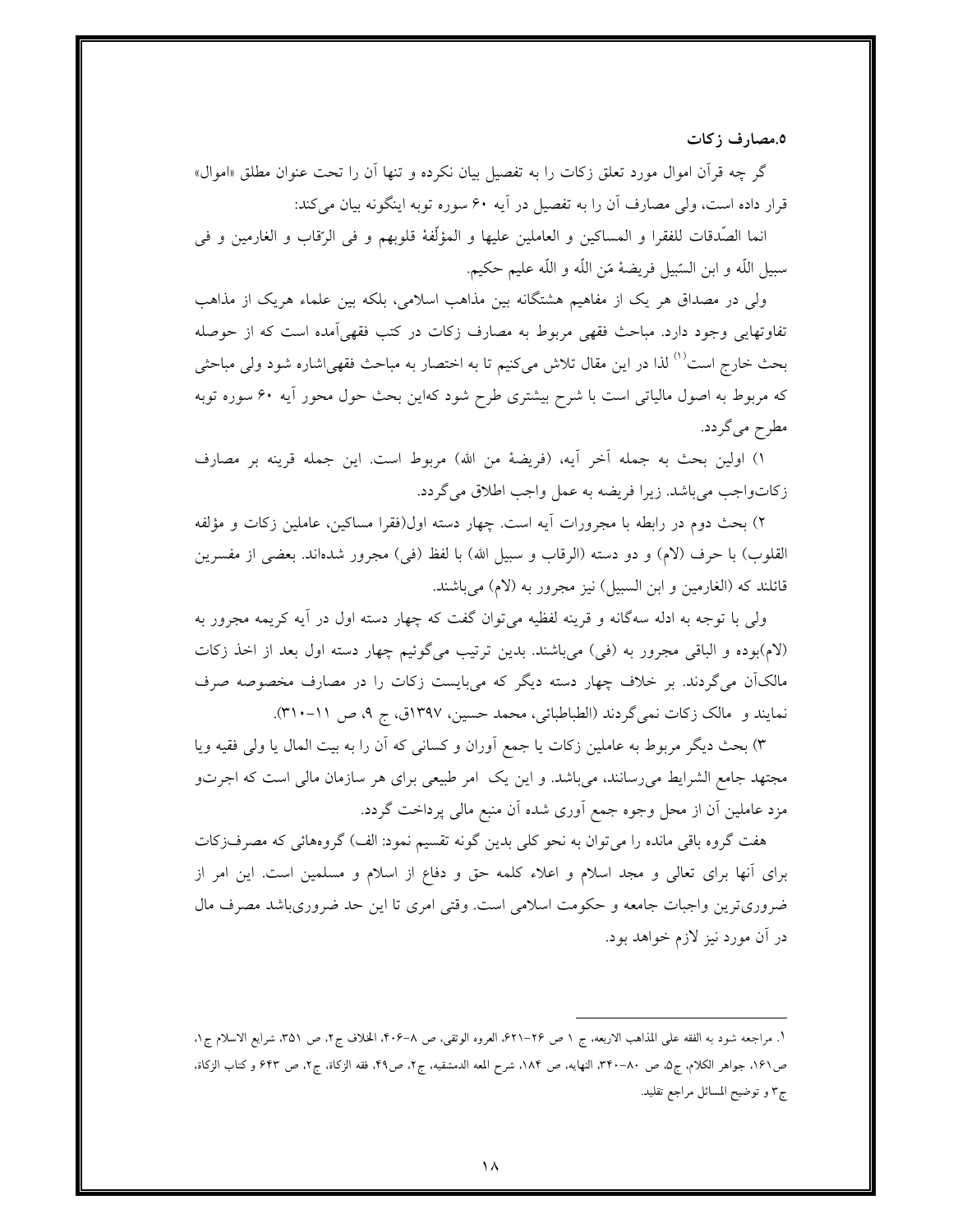آيه مورد بحث به دو مصداق آن اشاره ميكند كه عبارتند از: «مولفهٔ القلوب و سبيل الله»، بنابرتفسیری که در فی سبیل الله ارائه شد، این مفهوم شامل کلیه مخارج اجتماعی، برای دفاع از اسلام ومسلمین، کالاهای عمومی و امور خیریهای که منفعت آن به اجتماع مسلمین برمیگردد، میباشد.ب)موارد باقی مانده که مهمترین گروه مصارف زکات را تشکیل میدهند عبارتند از فقراء، مساكين،رقاب، غارمين، و ابن السبيل. اگر بخواهيم وجه الجمعي براي آنها پيدا كنيم همان چيزي خواهد بود کهامروزه در ادبیات اقتصادی به نام تأمین اجتماعی معروف است.

یعنی خداوند زکات را علاوه بر اینکه برای تطهیر مال و نفوس مؤدّیان زکات و نمو و زیادی اموال آنها جعل نموده، از طرف دیگر مصرف آن را یک نوع تأمین اجتماعی برای دستگیری از افرادی که با مشکل مالی در تأمین مایحتاج زندگی خود مواجهند، و یا اساساً آزادی آنها از طریق پرداخت مال بهدست می آید و یا بدهکارانی که دیون آنها در زندگی روزمره بیش از سرمایهشان گشته و یا مسلمانانیکه در راه ماندهاند، قرار داده است تا از این طریق یک نوع تعاون و همیاری و تعاضد بین افراد جامعهاسلامی به وجود آمده و یا گسترش یابد. دلیل بر آن روایات باب زکات است که به نحو مفصل در جوامع روايي وارد شده است.

بنابراین میتوان نتیجه گرفت یکی از مهمترین علل جعل زکات فقهی، تأمین ضروریات افراد محتاج، درجامعه اسلامی است که با توجه به فرهنگ اسلامی (انّما المومنون اخوهٔ) و ادله دیگر، قرآن و ائمه (ع) در صدد تربیت جامعه اسلامی در این راستا بوده تا روحیه اتحاد و یگانگی در جامعه اسلامیحاکمگردد. خداوند سبحان نیز احکام مالی از جمله زکات را در جهت تحقق این هدف جعل کرده است. لذامعصومین(ع) فلسفه جعل أن را تأمین قوت فقرا یا تأمین نیازهای ضروری محتاجین بیان میکنند. دراکثر این روایات معصومین(ع) علت را به خداوند سبحان نسبت میدهند.

پس اساس مخارج زكات فقهي تأمين ما يحتاج مسلمانان (اعم از غذا، لباس، و اداء دين و غير آن)میباشد. هرچند در مورد آزادسازی بندگان چون موضوع آن آزادسازی انسان و کرامت انسانی است،اسلام حکم را تعمیم داده و آزادسازی غیر مسلمانان را نیز جایز میداند. از طرف دیگر از آنجا کهدفاع از کیان اسلام و مسلمین نیز مهم، بلکه از اهم واجبات است شارع مقدس تأمین مالی آن را ازطريق زكات فقهي اجازه داده است. بعضي از موارد في سبيل الله (مثل ساختن ابنيه، پل و غير آن) هم ازمصادیق مجد و عظمت اسلام و توسعه جامعه اسلامی است و هم از مواردی است که نفع آن به همهمسلمانان از جمله فقرا و نیازمندان میرسد، زیرا نوعی از کالاهای عمومی هستند که جامعه بدان نبازمند ميباشد.

### ٦. مصارف خمس

از أنجا كه بر اساس أيه ۴۱ سوره انفال مصرف خمس بين ۶ دسته ( لله و للرسول و لذي القربي و اليتامي و المساكين و ابن السبيل) تقسيم شده، بر حسب نوع مالكيت هر يك از اصناف و تفاوت مالكيت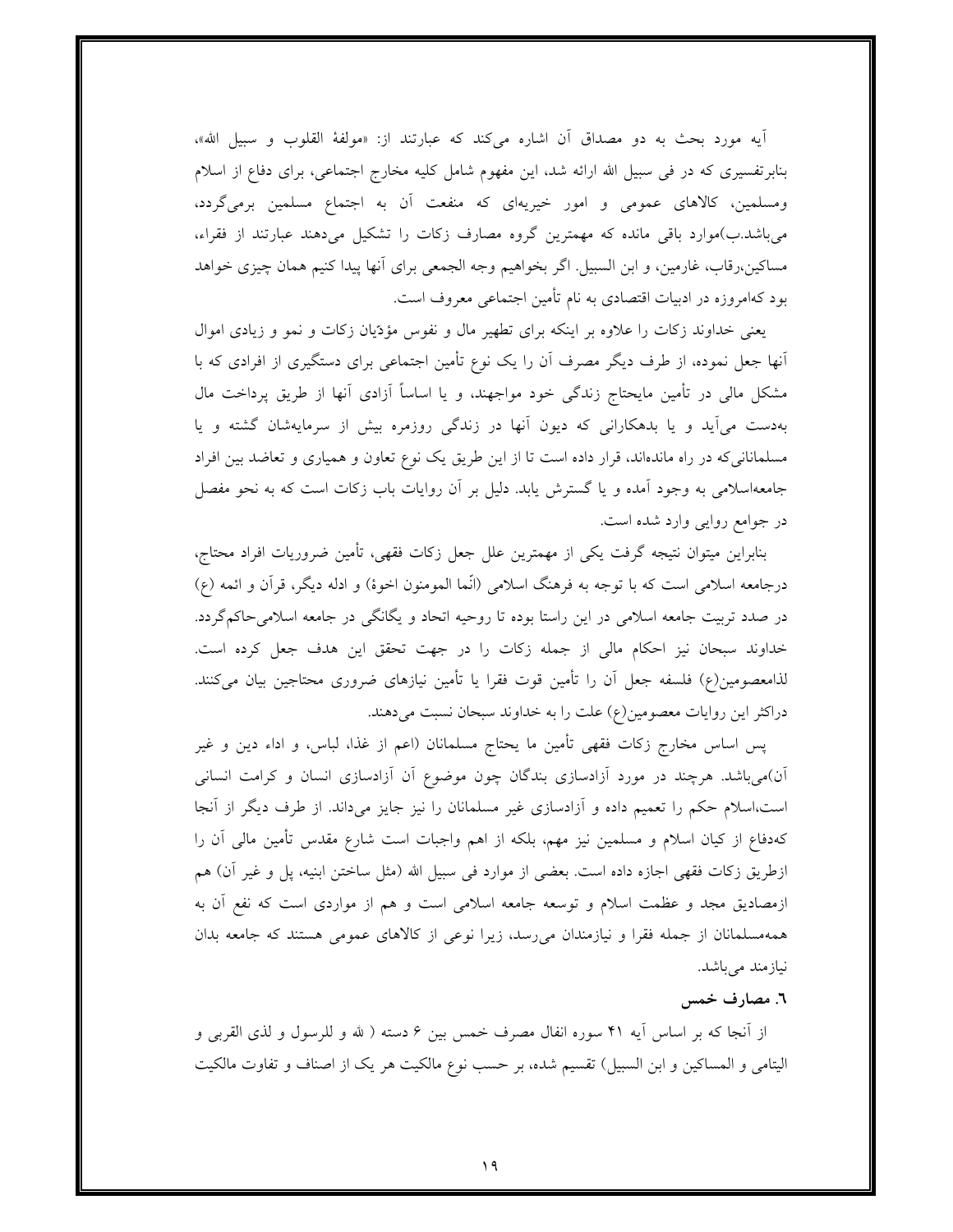امام(ع) در زمان حضور و غیبت احتمالات چندی بوجود میآید. به طور خلاصه ۴ قول برای مصرف خمس در زمان حضور امام(ع) و نزدیک به ۲۰ احتمال برای آن در زمان غیبت امام طرح شده است ( گیلک حکیم آبادی، ۱۳۷۹، ص ۳۷–۲۳). لکن دو قول از میان آنها قابل توجه است که بدن شرح میباشند. مشهور فقها بر این قولند که خمس به شش قسمت تقسیم میگردد (البحرانی، ۱۴۰۵ق، ج۱۲، ص۴۱۹، النجفي ١٩٨٢، ج١٥ ، ١۶۵). اين قول مستفاد آيه خمس و چند روايت مي باشد. لكن از آنجا که خداوند مالک مطلق و حقیقی جهان هستی است مالکیت اعتباری او بر خمس، به این معنی است که سهم او باید در اختیار پیامبر(ص) قرار گیرد، ظاهر بسیاری از اخبار دلالت بر أن میکند. مراد از ذی القربی در آیه ۴۱ سوره انفال، خصوص امام(ع) است و لذا در آیهکریمه به لفظ مفرد آمده است، پس تنها قرابت به رسول کافی نمیباشد بلکه از آن منسب امامت که منحصر در قرابت است، میباشد. بدین ترتیب سهم خدا و رسول(ص)، نیز به امام(ع) میرسد. در نتیجهنصف خمس سهم امام(ع) خواهد بود. در دوران غیبت حضرت ولی عصر(عج) این سهم به فقهاءجامع|لشرایط میرسد. لکن نصف دیگر خمس بر اساس قول مشهور متعلق به ايتام، مساكين و ابناءسبيل جملگى از بنىهاشم – است(المنتظرى، ١۴١٢، ص ٥-٣٠۴).

قول دوم و غیر مشهور در رابطه با مصارف خمس – این است که تمامی، خمس اولاً و بالذات متعلق به خدای سبحان بوده و در مرتبه بعد آن را به رسول(ص) واگذار کرده است و بعد از رسول به قائم مقام او یعنی امام (ع) می رسد. لذا در آیه کریمه لفظ (لام) که برای اختصاص است، استعمال شده، و بعد از أن (يعني برايِّسه دسته ديگر) از لفظ لام استفاده نشده است . اين ترتيب در أيه اشعار به اين دارد که خمس یک نوعِمالیات اسلامی میِباشد که در اختیار حکومت اسلامی قرار گرفته تا رئیس دولت یعنی رسول (ص) یا امام (ع) و یا جانشینان آنها بر اساس مصالح حکومتی آن را از جمله مصارف مخصوصه (ایتام، مساکین و در راه ماندگان) مصرف نمایند و ذکر این سه دسته از باب ذکر مصادیق مصرف خمس ميباشد(الخميني، ١٣٨۴ق، ص ۴۹۶ و المنتظري، ١۴١٢، ص ٣٠۵).

قائلین به این قول به آیه فییء استشهاد میکنند. خداوند در این آیه میفرماید:

(ما أفاء اللَّه على رسوله من أهل القرى فللَّه و للرِّسول و لذى القربى و اليتامى و المساكين و ابن السُّبيل كي لايكون دولة بين الاغنياء منكم و ما اتاكم الرَّسول فخذوه و ما نهيكم عنه فانتهوا و اتَّقوا اللَّه انّ اللَّه شديد العقاب.(الحشر،٧)) سياق اين أيه با سياق أيه خمس واحد است، زيرا مصارف شش گانه در هر دو يكي!ست و مهمتر اين كه در آيه فوق الذكر نيز لام اختصاص، در ابتداء كلمات الله، الرسول و ذي القربي تكرار شده و در ابتداء سه لفظ ديگر وارد نشده است. بنابراين بر اساس وحدت سياق اين دو أيهمي توان نتيجه گرفت كه:

اولاً) خمس مثل انفال اولاً و بالذات مال خداوند سبحان بوده ولي خداوند آنرا در اختيار حاكماسلامي قرار مي دهد تا به مصارف مخصوصه برساند.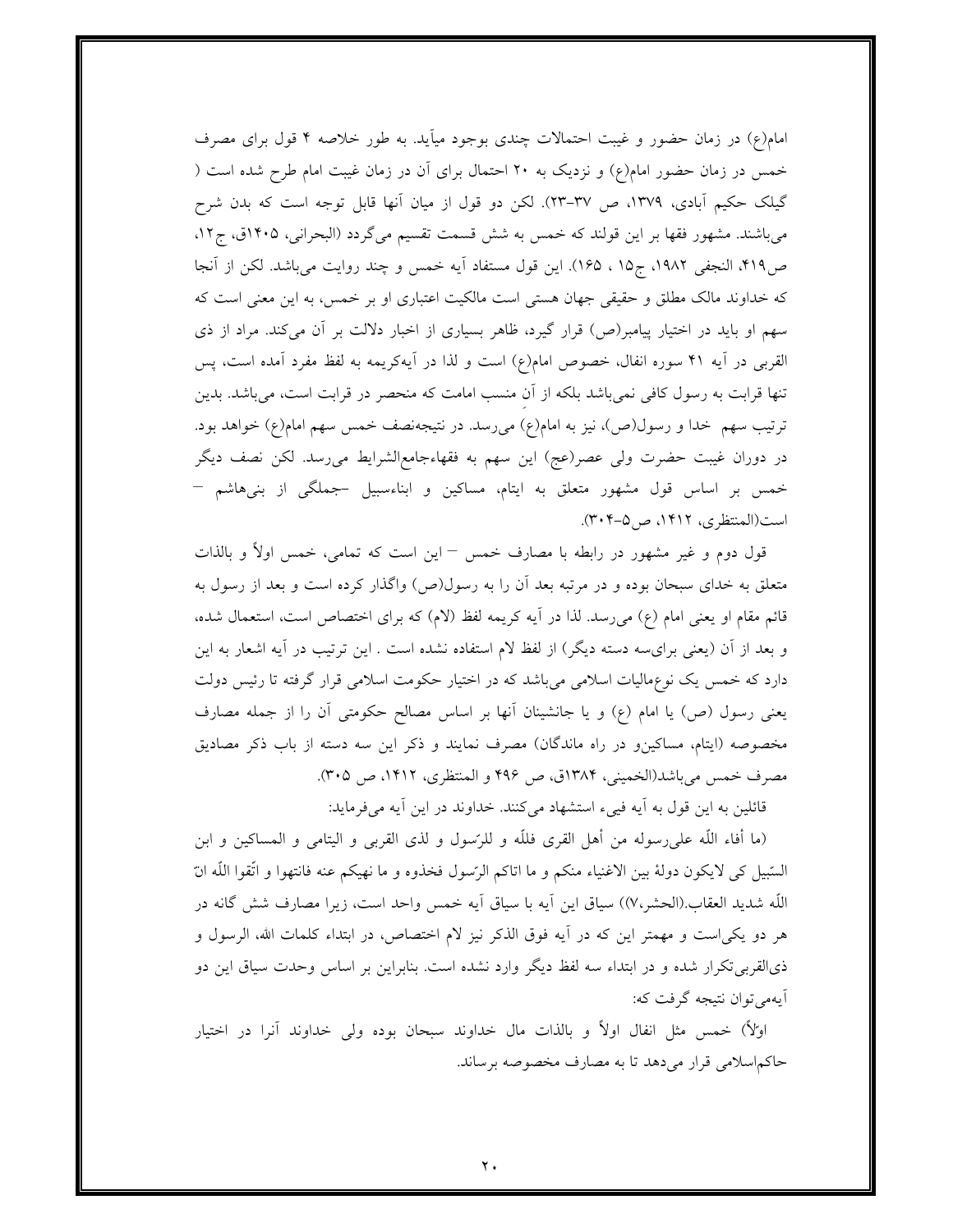ثانياً) خمس و انفال (فييء) از اموال امام بما هو امام و زعيم حكومت اسلامي بوده و از اموالشخصی آنها نمیباشد. لذا به صورت ارث به همه فرزندان امامان معصوم(ع) منتقل نگردیده و از اموال حكومت اسلامي است.

سوم) اگر وحدت سیاق این دو آیه را بپذیریم باید گفت همچنانکه آیه فییء شامل همه مسلمین.میگردد – زیرا شأن نزول آن در رابطه با اموال بنی نضیر است که بعد از تسلیم شدن آنها، پیامبراکرم(ص) اموال آنها را بین مهاجرین و دو یا سه نفر از انصار تقسیم نمود– خمس نیز اختصاص به آلهاشم نداشته و مال عموم مسلمین است(المنتظری، ۱۴۱۲ق، ص۳۰۶). نظر امام خمینی در این مورد اين است:

«و بالجملة من تدبّر مفاد الآية و الرّوايات يظهر له انّ الخمس بجميع سهامه من بيتالمال و الوالي، و له التصرف فيه و نظره متَّبع بحسب المصالح العامَّة للمسلمين»(١٣٨۴ق، ص ۴۹۵).

## ۷. نتیجه گیری

آيات قرآن و تفاسير مربوط به آن دلالت ميكند كه لفظ زكات در آيات قرآن بر معنى لغوى آن دلالت میکند که عبارت از مالی است که افراد برای تقرب به خدا پرداخت میکنند گر چه آثار دیگری از جمله طهارت روح و مال و علو درجات اداء کننده و افزایش مال نیز بر آن مترتب میگردد. با این نتیجه میتوان زكات فقهي، خمس و صدقات را از مصاديق زكات قرآني دانست.

از طرف دیگر از قدیم الایام مالیات یکی از مهمترین منبع درآمدی دولتها بوده و کارآمدی نظام مالیاتی نشانه پایداری و عادلانه بودن نظام اقتصادی و ناکارآمدی این نظام علامت بی عدالتی و در نهایت اضمحلال حکومتها بوده است. لذا بخش اقتصادی حکومتها به دنبال نرخهای بهینهای بودند که فراهم کننده حداکثر درآمد مالیاتی برای خزانه دولت و برآورده کردن عدالت اقتصادی و در عین حال دارای کمترین پیامدهای منفی بر کارائی و رشد باشد.

در تعریف مالیات اینگونه آمده است: « پرداخت اجباری، یکی جانبه و غیر قابل بازپرداخت به دولت» (IMF, 1998,p.118). از طرف ديگر مصارف ماليات نيز عمدتاً در بودجه عمومي دولتها براي هر سال معین میگردد. بنا براین خمس و زکات را نمیتوان به دلایلی مالیات مصطلح نامید که بعض از آنها عبارتند از: عبادی بودن زکات و خمس، معین بودن و ثابت بودن نرخ آنها، تأثیر فتاوای مراجع تقلید بر میزان وجوب هر یک از خمس و زکات، معین و منصوص بودن مصارف آنها. لکن میتوان از آنها نتايجي را براي نظام مالياتي دولتها –بالاخص دولتهاى اسلامي- استخراج كرد.

گر چه در دهههای آغازین قرن بیستم و با گسترش آموزههای اقتصاد کینزی و به منظور تحقق عدالت عمودی، نرخهای متعدد مالیاتی و نظام مالیات تصاعدی از جانب سازمانهای بینالمللی به دیگر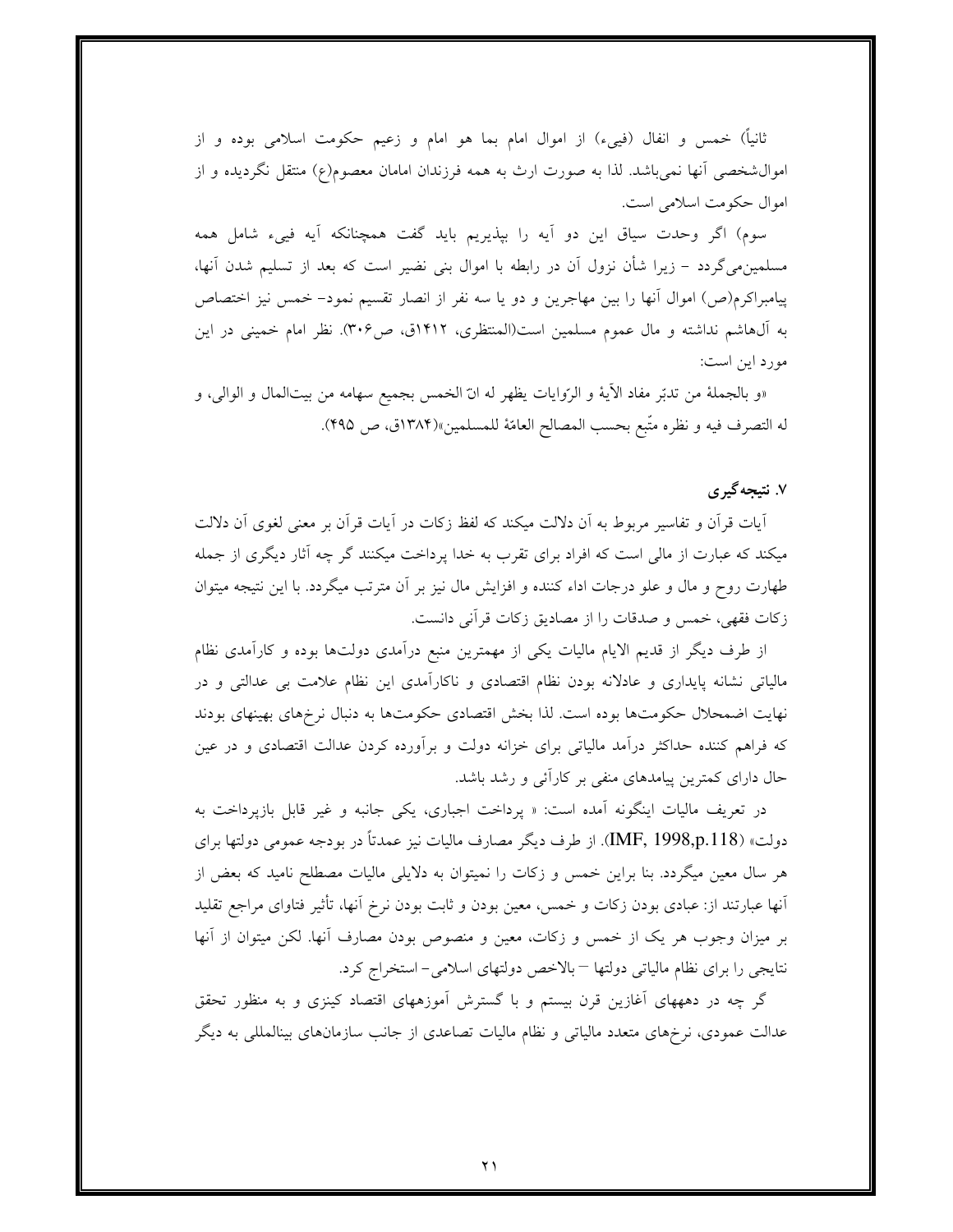کشورها پیشنهاد میشود ولی از دهه ۸۰ به بعد این توصیهها به سمت نرخهای تناسبی ثابت و تغییر و گسترش در پایه مالیاتی از مالیات بردرآمد و ثروت به سمت مالیات بر ارزش افزوده تغییر مسیر داد.

آموزههای فقهی اسلام در زمینه مالیه اسلامی که شامل واجبات و مستحبات میباشد میتواند راهگشای خوبی به طور خاص برای نظام مالیاتی کشورهای اسلامی و به طور عام برای همه نظامهای اقتصادی باشد. با طرح فشرده مباحث فقهی مربوط به زکات و خمس از منظر پنج نحله فقهی اسلام اصول حاکم بر نظام مالیاتی اسلام استخراج شده که می توان ذیلاً به آنها اشاره کرد:

۱ . گرچه در مشخصات زکات و خمس بیان شده که ایندو یک عمل عبادی هستند و این مشخصه آنها را از مالیات بودن دور میکند ولی نکته مهم و اساسی در همین عبادی بودن آندو است، زیرا با این مشخصه خداوند یک نوع پرداخت مالی را بر مسلمانان در هر شرایط زمانی و مکانی – حتی اگر دولتی وجود نداشته باشد- واجب نموده است و آنرا با آموزههای اخلاقی در هم تنیده تا ضمانت اجرائي أن را بالا ببرد. يعني پرداخت أن احتياج به ضمانت اجرائي و استقرار دولت، خزانه و نظام مالیاتی نداشته و به صورت خودکار و با تحقق شرایط مسلمانان آن را برای وصول به اهداف معنوی میپردازند.

۲. از طرف دیگر با معین کردن مصارف زکات و خمس که قبلاً بیان شد روشن میشود که ضروریترین هزینهها عمومی برای یک اجتماع انسانی، تأمین نیازهای اساسی نیازمندان و حفظ اسلام و نظام اسلامی است و این امور اهم مصارف خمس و زکات است که پرداختن به آن محتاج به دولت نمی باشد گر چه وجود دولت میتواند در شرایطی بر کارآیی این نظام مالیاتی خاص بیفزاید. به عبارت دیگر خداوند سبحان برای تأمین نیازهای ضروری نیازمندان و همچنین بعضی از نیازهای ضروری اجتماع، یک نظام تأمین اجتماعی خودکار مردمی را بوجود آورد که با عبادی بودن آن هم ضمانت اجرائی اّن بالا میرود و هم افراد به فواید معنوی میرسند. این پرداختها گرچه در اسلام بر اموال خاصی واجب شده ولی آیات ۳۰، ۳۱، ۵۴، ۵۵ سوره مریم و آیه ۸۳ سوره بقره دلالت میکند كه پرداختهايي از اين نوع از جانب انبياء سلف تحت عنوان زكات توصيه شده است.

۳. گرچه امروزه ارزش پولی زکات کم میباشد ولی در آیه ۱۰۳ سوره توبه متعلق زکات واجب «اموال» است. بررسی تاریخی نیز نشان میدهد که عمده اموال در اقتصاد آن روز جزیرهٔ العرب مورد تعلق زكات بودند. حديث مروىً از امام صادق(ع) نيز دلالت مى كند كه انحصار تعلق زكات بر ٩ قلم از اموال از جانب پیامبر(ص) بوده یعنی اموال مورد تعلق زکات از جانب حاکم اسلامی تعیین گرديد ( الحرّ العاملي، ١۴١٣ق، ج۹، ص٣).

۴. نرخ زكات در نقدين ٢/٥٪ ميباشد و با توجه به اينكه با شرايط خاصّي تعلق زكات در سالهاي بعد نیز بر أن واجب میشود ، میتوان گفت که یکی از پایههای مالیاتی اموالی است که از چرخه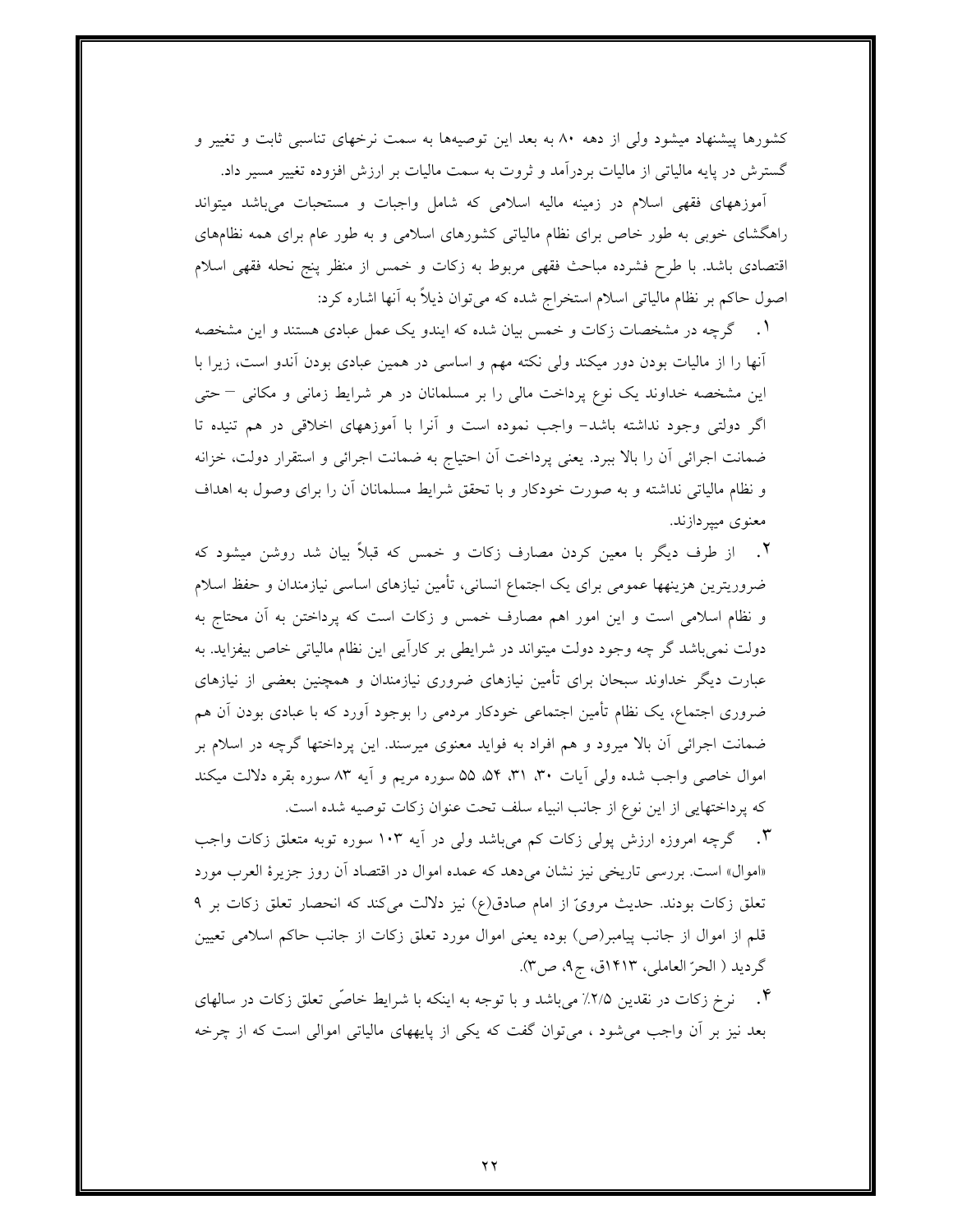تولید خارج میشوند که در اصطلاح امروزی بر آنها کنز اطلاق میشود. کنز به این معنی متفاوت از کنزی است که متعلق خمس است.

۵. زکات در محصولات زراعی بر خالص تولید ( شبه اجاره) تعلق میگیرد و هزینههای حسابداری تولید از تولید استثناء میگردد. از آنجا که گاهی اوقات مقداری از عوامل تولید در بخش کشاورزی ( زراعت) از جانب خداوند در اختیار تولید کننده قرار میگیرد لذا بر حسب این عامل زراعات به دیم و أبی تقسیم میگردد. اگر عامل تولید ( أب) به صورت طبیعی در اختیار زارع قرار گیرد ۱۰٪ خالص تولید و اگر با سرمایهگذاری تهیه شود ۵٪ خالص تولید به عنوان زکات باید ير داخت شود.

۶. گر چه نصاب احشام بر خلاف دو قسم دیگر ( نقدین و غلات اربعه) و میزان زکات آن متحد نبوده و بر حسب هر یک از حیوانات متفاوت میباشد ولی با محاسبات معین شد که نرخ زکات در آنها نیز مقداری ثابت است لکن نرخ آن در گوسفند ۱٪ و در گاو و شتر ۲٪ میباشد. با توجه به دو شرط عامل نبودن و سائمه بودن میٍتوان گفت زکات در احشام مثل زکات نقدین ، زکات بر ثروتی است که در چرخه تولید قرار نداشته باشد.

V. از شرط عامل و خرما و کشمش) بعد از تحقق نصاب و استثناء کردن هزینه تولید واجب میشود زیرا بشر در هر شرایطی به آن نیاز دارد ولی در محصولات دامی ( که کشش درآمدی بالاتری دارند) در صورت سائمه بودن و عامل نبودن زکات واجب میشود و نیاز به آنها به اندازه نیاز به محصولات زراعی نیست. بهر حال تأمین نیاز غذایی فقرا مهم ترین هدف جعل زکات است. این نتیجه گیری با نص بعض از روایات ( الحر العاملی، ۱۴۱۳ق، ج۹، ص۱۰) سازگار است.

۸. گرچه در فقه اهل سنت موارد تعلق زکات به بیشتر از ۹ مورد تقسیم داده شد ولی موضوع خمس در نزد آنها تنها منحصر به غنایم جنگی است که در نزد شیعیان به ۷ مورد تعمیم داده می شود که با ارزشترین مورد آن خمس ارباح مکاسب میباشد.

۹. خمس ارباح مکاسب بر درآمد و سرمایه واجب میگردد ولی هزینههای تولید و همینطور هزینههای مصرفی سالانه ( مؤونه) از آن استثناء میگردد. به عبارت اقتصادی این نوع خمس را میتوان شبیه به مالیات بر ارزش افزوده دانست.

• ۱. جدول (۲) تقریب بین مذاهب پنجگانه فقهی اسلام را نشان میدهد که گرچه تفاوتهایی در نوع حکم در آن به چشم میخورد ولی به طور عموم در این موارد خداوند حقوقی مالی را قرار داده است که افراد می بایست آن را اداء نمایند و این همان زکات در قران است که در ابتداء مقاله بیان شد که بر هرنوع پرداخت تقربی فرد اطلاق میگردد و این تفسیر منطبق با معنی لغوی زکات مے باشد.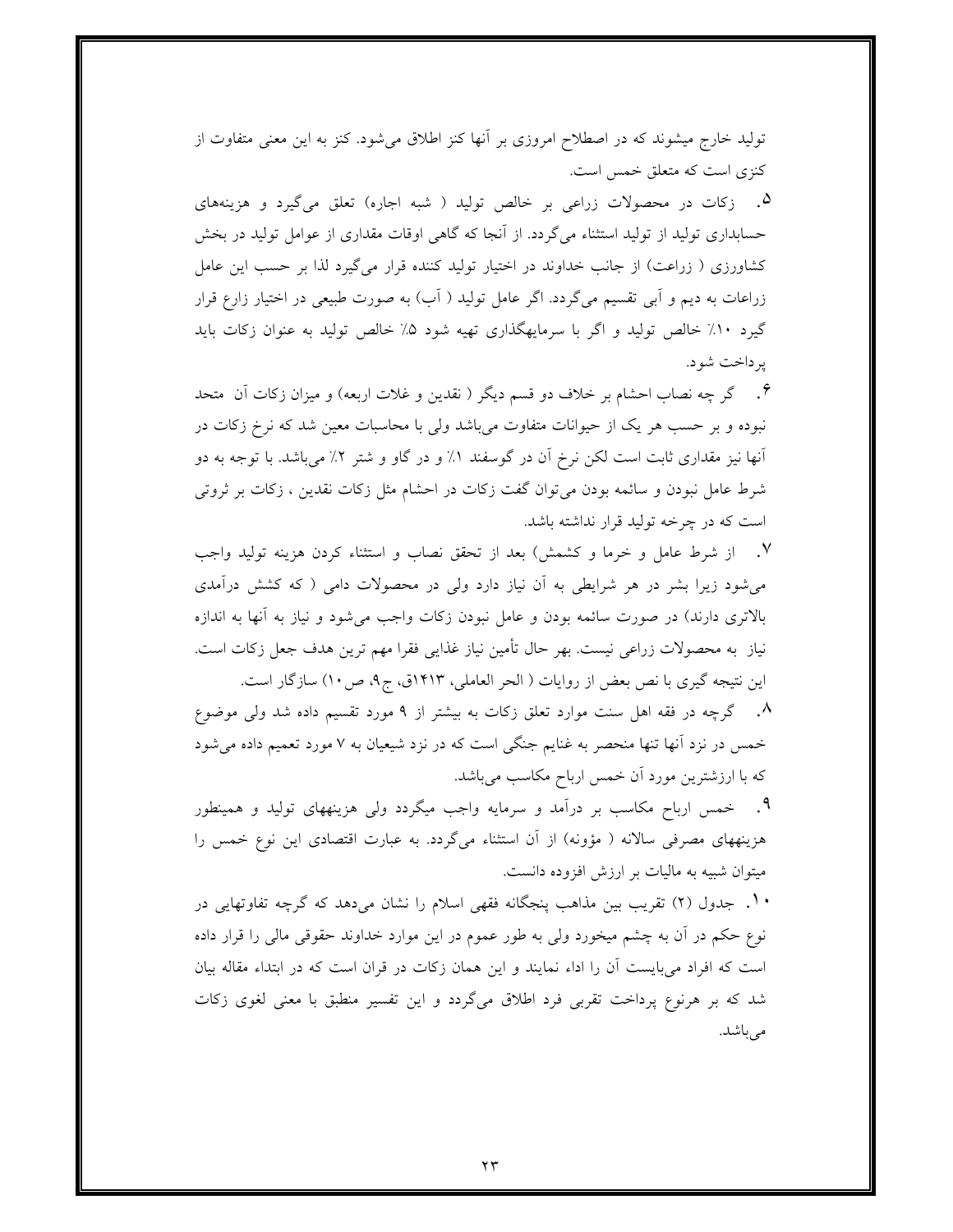۱۱. گرچه اموال مورد تعلق زکات و خمس در نحلههای مختلف فقهی اسلام، متفاوت است ولی به واسطه تنصيص آيات قرآن بر مصارف أنها، اختلاف أراء كمتر بوده و عمدتاً اختلاف در مصاديق موارد ذکر شده میباشد. مصارف زکات ۸صنف میباشد که روایات وارده عمدتاً توزیع در بین فقرا و امحاء فقر را در ردیف اول مصارف قرار داده است. با کلی کردن مصارف زکات به این نتیجه رسیدیم که بعد از استثناء کردن عاملین زکات در دو قسم کلی الف) هزینههای عمومی برای حفظ و اعتلاء اسلام و جامعه اسلامی (فی سبیل الله و المؤلفهٔ القلوب) و ب) تأمین اجتماعی ( باقیمانده و اعتلاء اصناف) مصرف میشود.

۱۲. از آنجا که اهل سنت خمس را تنها منحصر به غنایم جنگی و موارد نادری دیگر از اموال میدانند لذا مالیاتی منصوص برای نظام اسلامی ( اعم از حکومت اسلامی یا جانشینان امام(ع)) بوجود میآید که طبق نظر فقها معاصر از جمله امام خمینی در مصارفی که ماهیت تأمین اجتماعی دارد هزینه میگردد.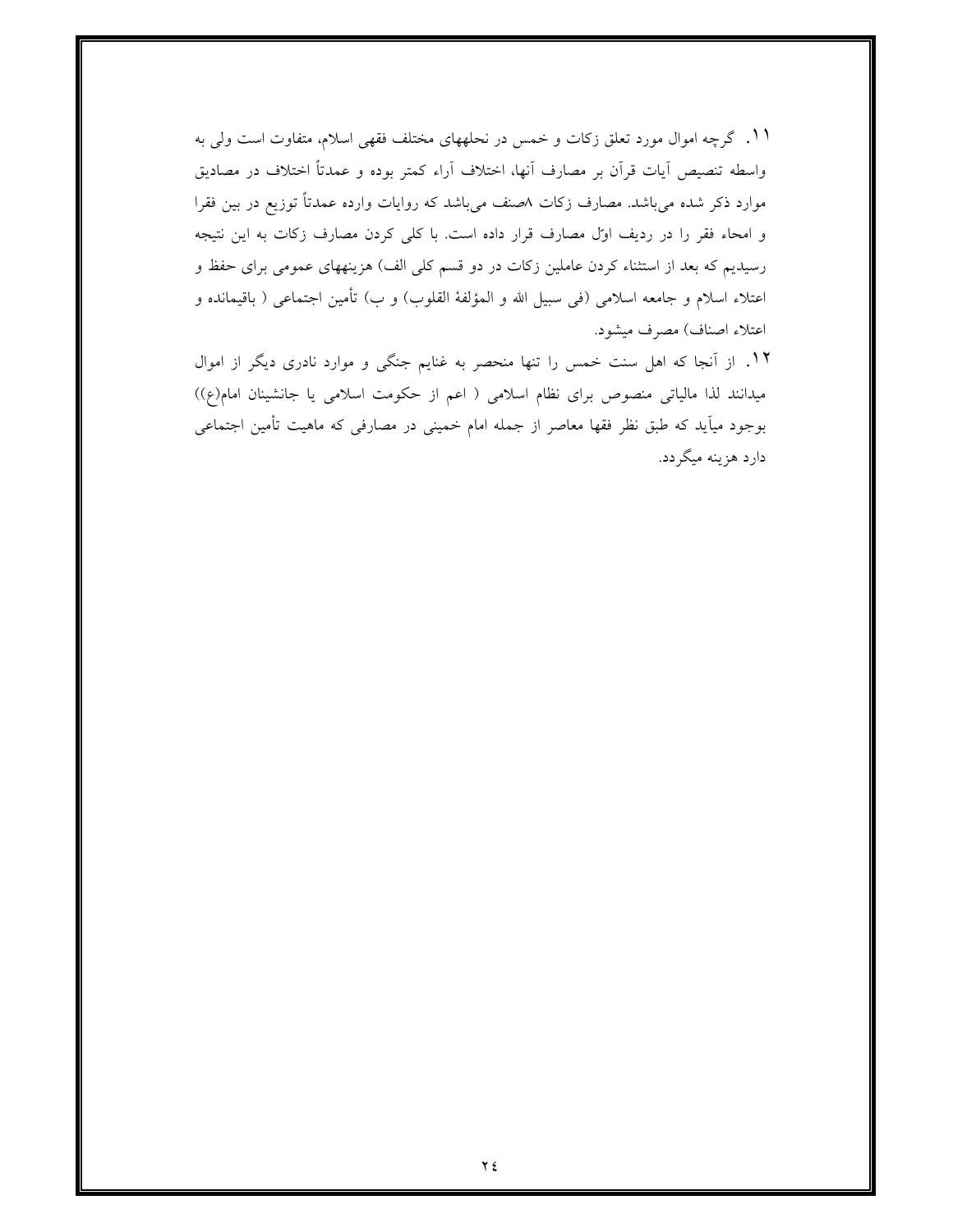۸ ييشنهادات

۱- زكات نقدين و احشام نوعي زكات بر ثروت خارج شده از چرخه توليد است كه نرخ آن بين ١٪ تا ٢٪ در احشام و ٢/٥٪ براي نقدين برأورد شد. مي توان با كار تجربي در مورد ماليات بر كنز(ثروت خارج شده از گردنه تولید) نسبت به کار آمدی این نرخ قضاوتی تجربی داشته و نرخ بهینه آن را پیشنهاد کرد لکن میتوان گفت که در نظام مالی اسلام نرخ مالیات بر این نوع ثروت نرخی ثابت است.

٢- زكات محصولات زراعى و خمس – بالاخص خمس ارباح مكاسب- اين نظريه را پيشنهاد میکند که در نظامهای مالیاتی میبایست هزینه تولید و همچنین نیازهای مصرفی افراد میبایست جزء موارد عفو مالیاتی باشد. نرخ مالیاتی پیشنهادی در محصولات زراعی ۵٪ تا ۱۰٪ خالص تولید و در ارباح مكاسب ٢٠٪ ارزش افزوده است.

۴- خمس و زکات دارای مشخصاتی هستند که میتوان آن را به نظامات مالیاتی پیشنهاد کرد این مشخصات عبارتند ازک يکنواخت بودن نرخ نهايى، ساده و ثابت بودن قانون آن، گسترده بودن پايه خمس، یکی بودن نرخ آن برای تمامی اقسام درآمدها که اجراء آن را نسبت به نظامهای فعلی مالیاتی سادهتر میکند . معیارهای فوق به همراه ساده سازی و خنثائی تحقق برابری افقی در جامعه را آسانتر می کند.

۴- استثنا کردن هزینه تولید در عمده موارد زکات و خمس و همچنین وجود نصاب در زکات و استثناء کردن هزینه مصرفی سالانه در خمس به همراه عبادی بودن و کفایت خود اظهاری، موجب بالارفتن اعتماد حکومت به مؤدیان مالیاتی میگردد. این امر هزینه جمع اَوری مالیات را کاهش میدهد.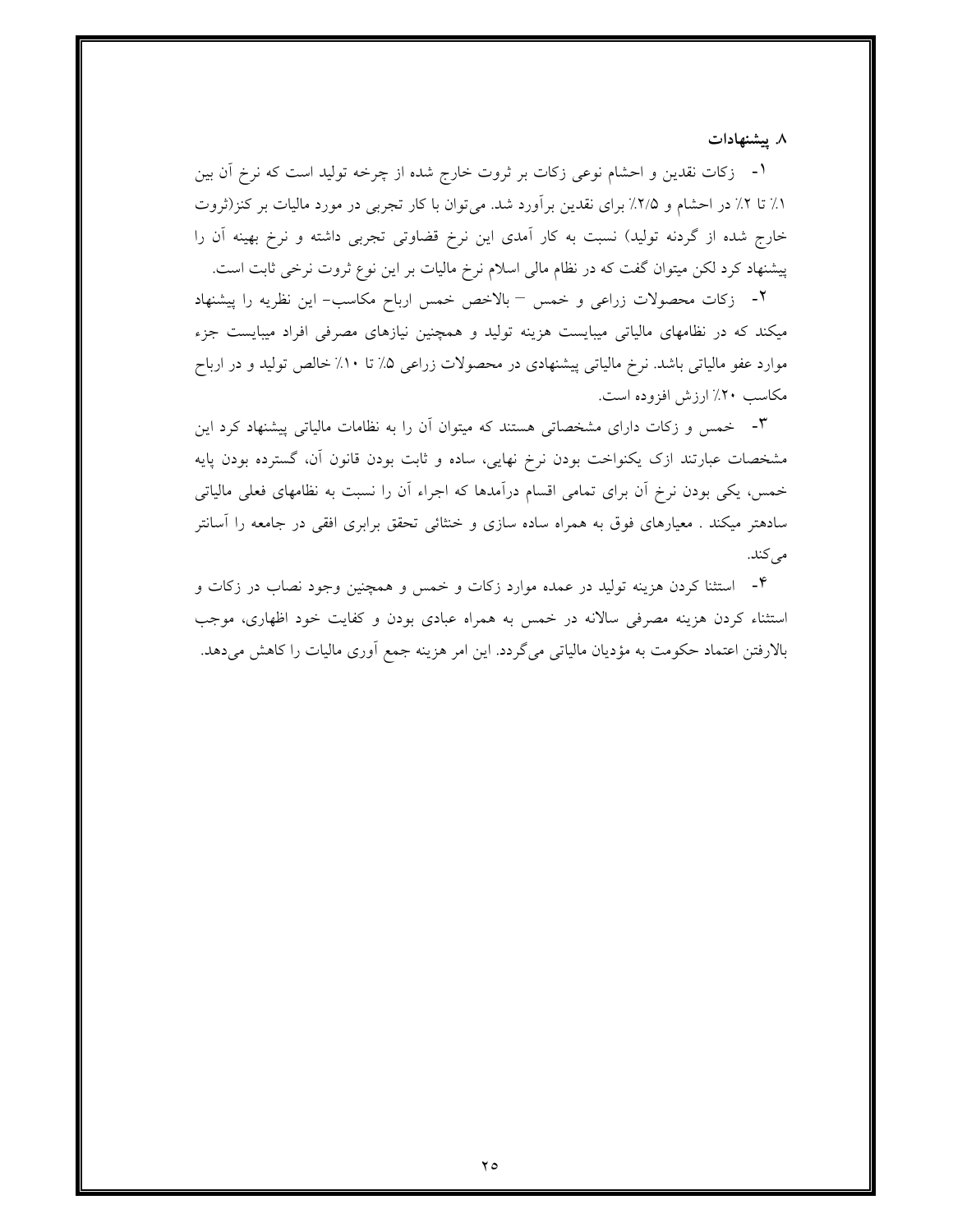| منابع و مآخذ                                                                                    |  |
|-------------------------------------------------------------------------------------------------|--|
| ۱.  پژویان، جمشید، اقتصاد بخش عمومی، جهاد دانشگاهی، تهران، ایران، ۱۳۷۲.                         |  |
| ۲.   پورمقیم، جواد. اقتصاد بخش عمومی، نشر نی، تهران، ایران، ۱۳۶۹.                               |  |
| ۳. جعفری صمیمی، احمد، اقتصاد بخش عمومی، انتشارات سمت، تهران،ایران، ۱۳۷۱.                        |  |
| ۴.   دادگر، یدالله، اقتصاد بخش عمومی، انتشارات دانشگاه مفید، قم، ایران، ۱۳۸۰.                   |  |
| ۵. کیاءالحسینی، سید ضیاء الدین، زکات در قرآن و برآورد تابع آن در ایران، پایاننامه               |  |
| کارشناسی رشد، دانشگاه مفید، قم، ۱۳۷۷ ش.                                                         |  |
| ۶. گیلک حکیمآبادی، محمد تقی، امکان جایگزینی مالیات بر درآمد با خمس و تبیین آثار آن بر           |  |
| برخی از متغیرهای اقتصاد کلان، پایان نامه دکتری، تهران، دانشگاه تهران، دانشکده اقتصاد،۱۳۷۹.      |  |
| ۷. ماسگریو. ریچارد.ا. و پگی. ب. ماسگریو، مالیه عمومی در تئوری و عمل، ترجمه مسعود                |  |
| محمدی و یدالله ابراهیمیفر، انتشارات سازمان برنامه و بودجه، تهران، ایران، ۱۳۷۳.                  |  |
| ٨ مراجع تقليد، توضيح المسائل.                                                                   |  |
| ۹.   مکارم شیرازی، ناصر، تفسیر نمونه، دار الکتب الاسلامیهٔ، تهران، ۱۳۷۳ ش.منابع عربی            |  |
| ١٠. ابن ابي الحديد، عبدالحميد بن هبهٔ الله، شرح نهج البلاغهٔ، تحقيق محمد ابراهيم، دار احياء     |  |
| التراثالعربي، بيروت، ١٣٨۵ ق.                                                                    |  |
| ١١. ابن فارس، احمد بن فارس بن زكريا، معجم مقاييس اللغة، الدار الاسلاميه، ١۴١٠ ق.                |  |
| ١٢. الجزيرى، عبدالرحمن، الفقه على المذاهب الاربعهْ، دار احياء التراث العربى، بيروت، لبنان،      |  |
| الطبعةالسابع، ١٩٨۶ م.                                                                           |  |
| ١٣. الجوهري، اسماعيل بن حماد، تاج اللغة و صحاح العربية، دار العلم للملايين، بيروت، ١۴٠٧ق.       |  |
| ١۴. الحرّ العاملي، محمدبن لحسن، وسائل لشيعة، المكتبة الاسلامية، تهران، الطبعة السادسة، ١٤٠٣ق.   |  |
| ١۵. الحلي، ابوالقاسم نجم الدين جعفر بن ابن الحسن، شرايع الاسلام، مؤسسهٔ الاعلمي، تهران،         |  |
| الطبعةالاولى، ١٣۴٧ ق.                                                                           |  |
| ١۶. الراغب الاصفهاني، حسين بن محمد بن المفضل، معجم مفردات الفاظ القرآن، مؤسسهٔ                  |  |
| اسماعيليان.                                                                                     |  |
| ١٧. الزمخشري، محمود بن عمر، الكشاف عن غوامض التنزيل، دار الكتاب العربي، بيروت، ١۴٠۶ ق.          |  |
| ١٨. الصدر، محمد باقر، اقتصادنا، دار التعارف، للمطبوعات، بيروت، ١۴٠۶ ق.                          |  |
| ١٩. الطباطبايي الحكيم، السيد محسن، مستمسك العروة الوثقي، ج ٩، الطبعة الثالثة، منشورات           |  |
| مكتبةًآية الله المرعشى، قم، ١٣٩٠ ق.                                                             |  |
| ٢٠. الطباطبايي اليزدي، السيد محمد كاظم، العروة الوثقي، المكتبة العلمية الاسلامية، تهران، ١٣٩٧ق. |  |
|                                                                                                 |  |